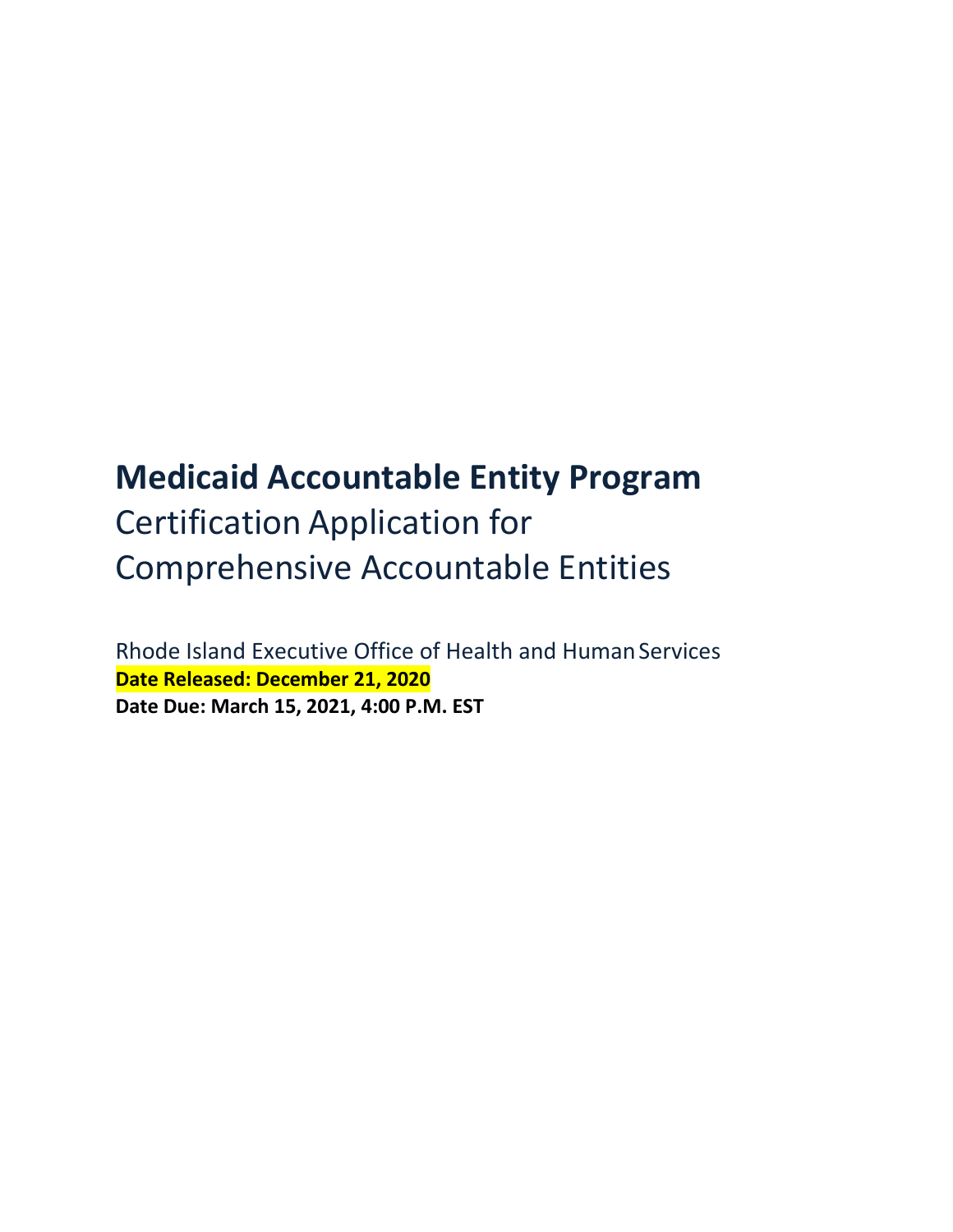# **Table of Contents**

# Table of Contents

| 1.1.1. |                                                                                                  |
|--------|--------------------------------------------------------------------------------------------------|
| 1.1.2. |                                                                                                  |
|        |                                                                                                  |
| 2.1.1  |                                                                                                  |
| 2.1.2  |                                                                                                  |
| 2.1.4  |                                                                                                  |
|        |                                                                                                  |
| 1.1.   |                                                                                                  |
| 1.2.   | Ability to Coordinate Care for All Levels of Need for Any Attributed Population 10               |
| 1.3.   |                                                                                                  |
| 1.4.   |                                                                                                  |
|        |                                                                                                  |
| 2.1    |                                                                                                  |
| 2.3    | Governing Board or Committee: Inter-Disciplinary Partners Joined in a Common                     |
| 2.4    |                                                                                                  |
| 2.5    |                                                                                                  |
|        |                                                                                                  |
| 3.1    |                                                                                                  |
|        | DOMAIN #4: IT INFRASTRUCTURE - DATA ANALYTIC CAPACITY AND DEPLOYMENT  16                         |
| 4.1    |                                                                                                  |
| 4.2    | Using Data Analytics for Population Segmentation, Risk Stratification, Predictive Modeling<br>18 |
| 4.3    | Reshaping workflows by Deploying Analytic Tools - Business Process Support Systems18             |
| 4.4    | Integrating Analytic Work with Clinical Care and Care Management Processes  19                   |
|        | DOMAIN #5: COMMITMENT TO POPULATION HEALTH AND SYSTEM TRANSFORMATION (Maximum of                 |
| 5.1    |                                                                                                  |
| 5.2    |                                                                                                  |
| 5.3    |                                                                                                  |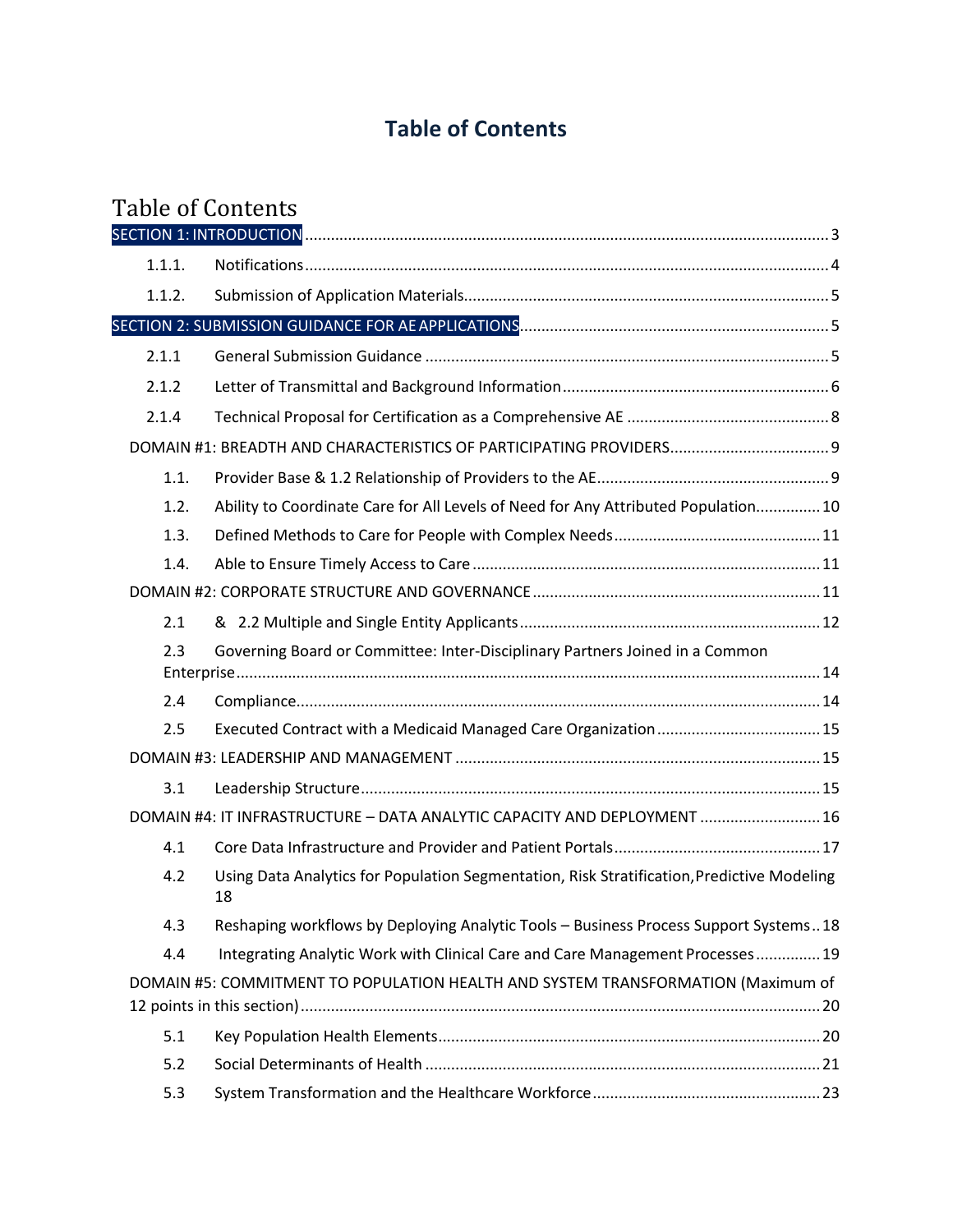|  | 6.1    |                                                                                         |  |
|--|--------|-----------------------------------------------------------------------------------------|--|
|  | 6.2    | Defined Care Management Team with Specialized Expertise Pertinent to Characteristics of |  |
|  | 6.3    | Individualized Person-Centered Care Plan - Care Management for Rising Risk, High-Risk   |  |
|  |        |                                                                                         |  |
|  | 7.1    | Defined Strategies to Maximize Effective Member Contact and Engagement  26              |  |
|  | 7.2    | Implementation, Use of New Technologies for Member Engagement, Health Status            |  |
|  |        |                                                                                         |  |
|  | 8.1    |                                                                                         |  |
|  | 8.2    | Methodology for Integration of Medical, Behavioral, and Social Supports  28             |  |
|  | 8.3    | Clinical Pathways, Care Management Pathways, and Evidence Based Practice  28            |  |
|  | 8.4    |                                                                                         |  |
|  |        |                                                                                         |  |
|  |        |                                                                                         |  |
|  | 4.1.1. |                                                                                         |  |
|  | 4.1.2  |                                                                                         |  |
|  | 4.1.3  |                                                                                         |  |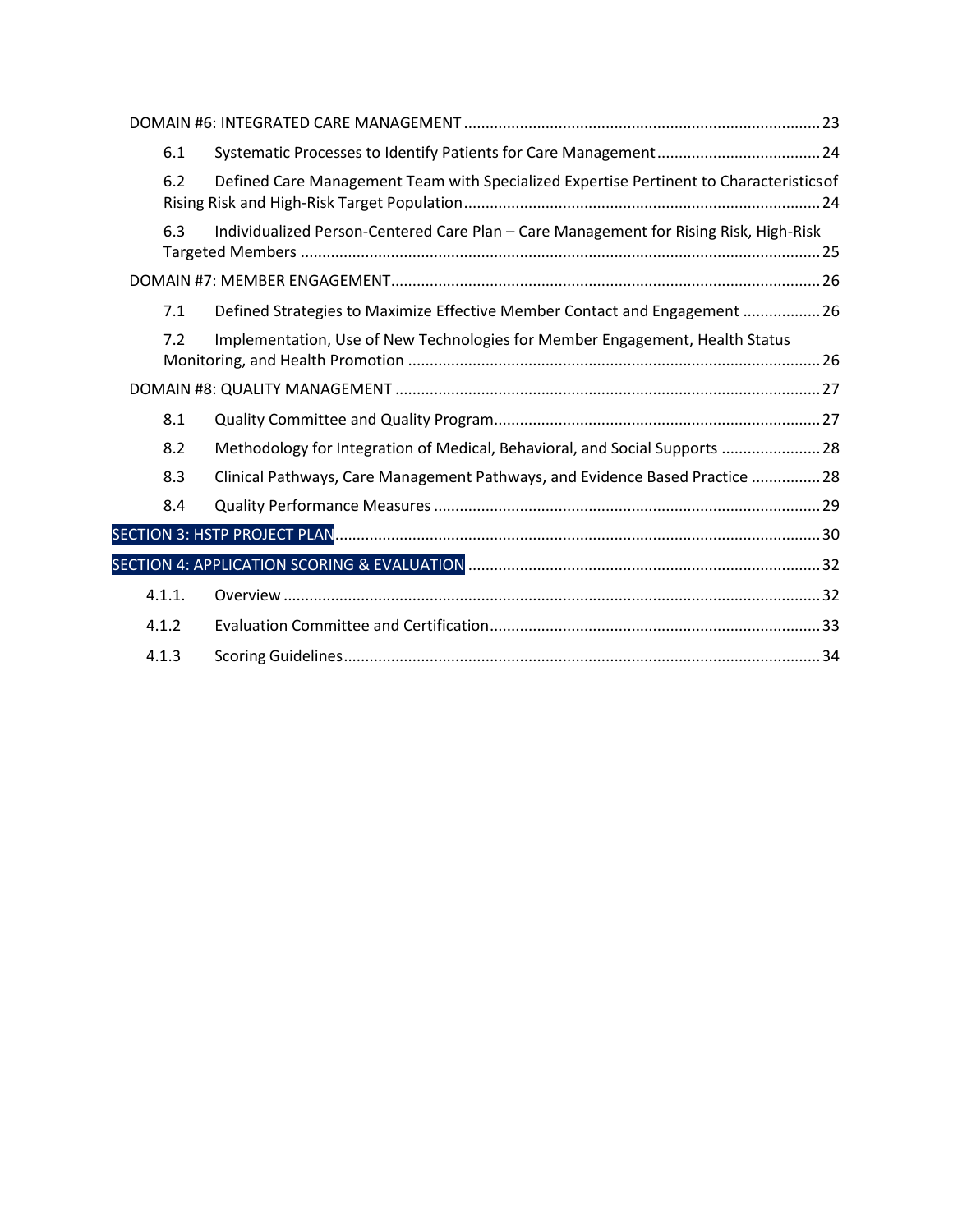

# <span id="page-3-0"></span>**SECTION 1: INTRODUCTION**

The Health System Transformation Project (HSTP) program is initiated in collaboration with the Centers for Medicaid and Medicare Services (CMS) and Rhode Island's contracted Medicaid Managed Care organizations (MMCO). A certified Medicaid Accountable Entity (AE) will provide and coordinate health care services for Medicaid beneficiaries within a shared saving/risk total cost of care (TCOC) Alternative Payment Methodology and will be eligible to earn incentive payments for defined performance. Through the certification process EOHHS will identify AE's to participate in the Health System Transformation Project as approved by CMS in Rhode Island's 1115 waiver and as set forth in this application and associated EOHHS requirements documents. To this end, EOHHS has established standards setting forth the requirements for certification. These standards can be located on the EOHHS website,

[http://www.eohhs.ri.gov/Initiatives/AccountableEntities/ResourceDocuments.aspx.](http://www.eohhs.ri.gov/Initiatives/AccountableEntities/ResourceDocuments.aspx)

The Rhode Island Executive Office of Health & Human Services (EOHHS) is soliciting applications from parties seeking certification to participate as a Medicaid Accountable Entity (AE) in EOHHS' Health System Transformation Project (HSTP). EOHHS will review such applications to determine whether such entities warrant certification. This section provides an overview of this application document to orient interested parties to the structure of the Medicaid Accountable Entity (AE) program and the process for applying for certification. The partnership via an APM contract between the AE and MCO to manage the total cost of care and quality outcomes for an attributed population is critical to population health. The AE and MCO contract represents' a partnership of equally supportive partners with the same overarching population health goals and business models. To streamline, reduce redundancy, and ease administrative burden, the HSTP project plan and budget is now a part of this application and certification process. In addressing each of the capabilities in the certification standards, it is important to bear in mind that EOHHS is seeking a bona fide partnership between an AE and an MCO. **EOHHS is seeking complementary functionality not duplication of work.** It is not necessary that an applicant build all aspects of the capabilities required themselves. EOHHS is looking for description of how the AE is leveraging its partnership with an MCO to support its overall payment and delivery transformation efforts.

The certification period for approved applicants is targeted to begin approximately July 1, 2021. The certification period is intended to continue through June 30, 2022, based on continued compliance with certification requirements and annual re-certification as required by CMS.

Certification and an executed contract with a Medicaid managed care organization is a core requirement of participating in the HSTP incentive program.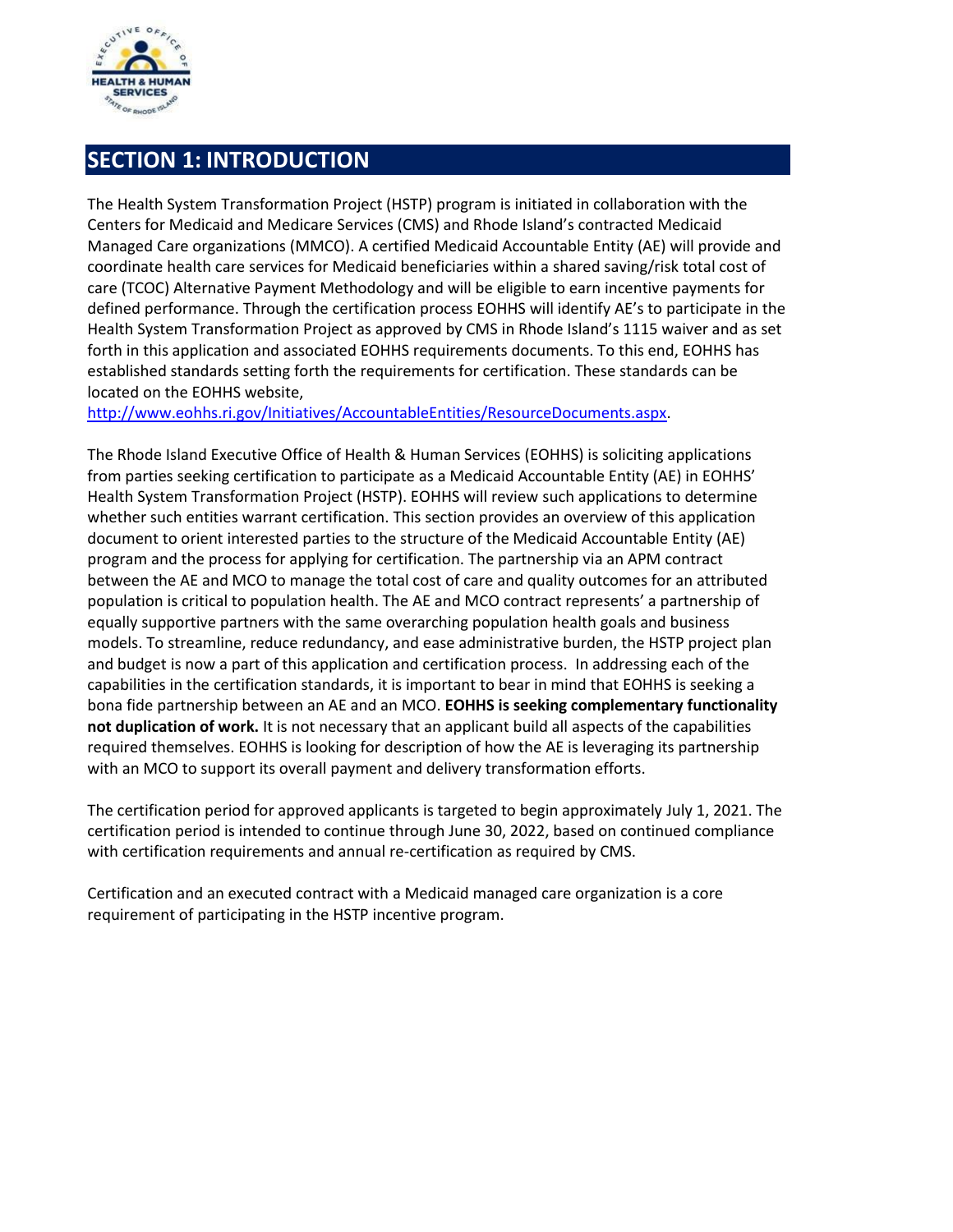

# <span id="page-4-0"></span>**1.1.1. Notifications**

Potential Applicants are advised to review all sections of the application carefully and to follow instructions completely, as failure to make a complete submission may result in disqualification of the application.

EOHHS invites creative approaches and/or methodologies to meet core objectives of the certification requirements and their respective domains. However, EOHHS will reject as non-qualifying application submissions, applications that depart from or fail to address the core requirements of the certification standards. The applicant shall bear all costs associated with developing or applying proposal. The State assumes no responsibility for these costs.

EOHHS intends to certify a partnership that will assume responsibility for all aspects of the work. Subcontracts and partnership arrangements are permitted, provided that the proposal clearly identifies the prime applicant(s) and clearly indicates the use of subcontracts and/or partnerships.

Equal Employment Opportunity (G.L. 1956 § 28-5.1-1, et seq.) – § 28-5.1-1 Declaration of policy – (a) Equal opportunity and affirmative action toward its achievement is the policy of all units of Rhode Island state government, including all public and quasi-public agencies, commissions, boards and authorities, and in the classified, unclassified, and non-classified services of state employment. This policy applies to all areas where State dollars are spent, in employment, public services, grants and financial assistance, and in state licensing and regulation.

In accordance with Title 7, Chapter 1.2 of the General Laws of Rhode Island, no foreign corporation, a corporation without a Rhode Island business address, shall have the right to transact business in the State until it shall have procured a Certificate of Authority to do so from the Rhode Island Secretary of State (401-222-3040). This is a requirement only of the successful Applicant.

Under HIPAA, a "business associate" is a person or entity, other than a member of the workforce of a HIPAA covered entity, who performs functions or activities on behalf of, or provides certain services to, a HIPAA covered entity that involves access by the business associate to HIPAA protected health information. A "business associate" also is a subcontractor that creates, receives, maintains, or transmits HIPAA protected health information on behalf of another business associate. The HIPAA rules generally require that HIPAA covered entities and business associates enter into contracts with their business associates to ensure that the business associates will appropriately safeguard HIPAA protected health information. Therefore, certified AEs that qualify as a business associate will be required to sign a HIPAA business associate agreement.

EOHHS has set forth procedures specific to certified AEs to notify EOHHS of any potential changes that may impact performance or represent material modifications to the AE in relation to the entity's certification and/or contract with a MCO (e.g. change in ownership; change in contracted status with a MCO; changes in the composition of participating providers, change in the AE's legal or financial status such as but not limited to changes due to a merger, acquisition, or any other change in legal status; withdrawal or change in legal status of key partners; requests to add additional partners, or other material change). Upon notice and with reasonable opportunity for the AE to address identified deficiencies, EOHHS reserves the right to suspend or terminate certification. **.**

The AE shall not assign or transfer any right, interest, or obligation under this certification to any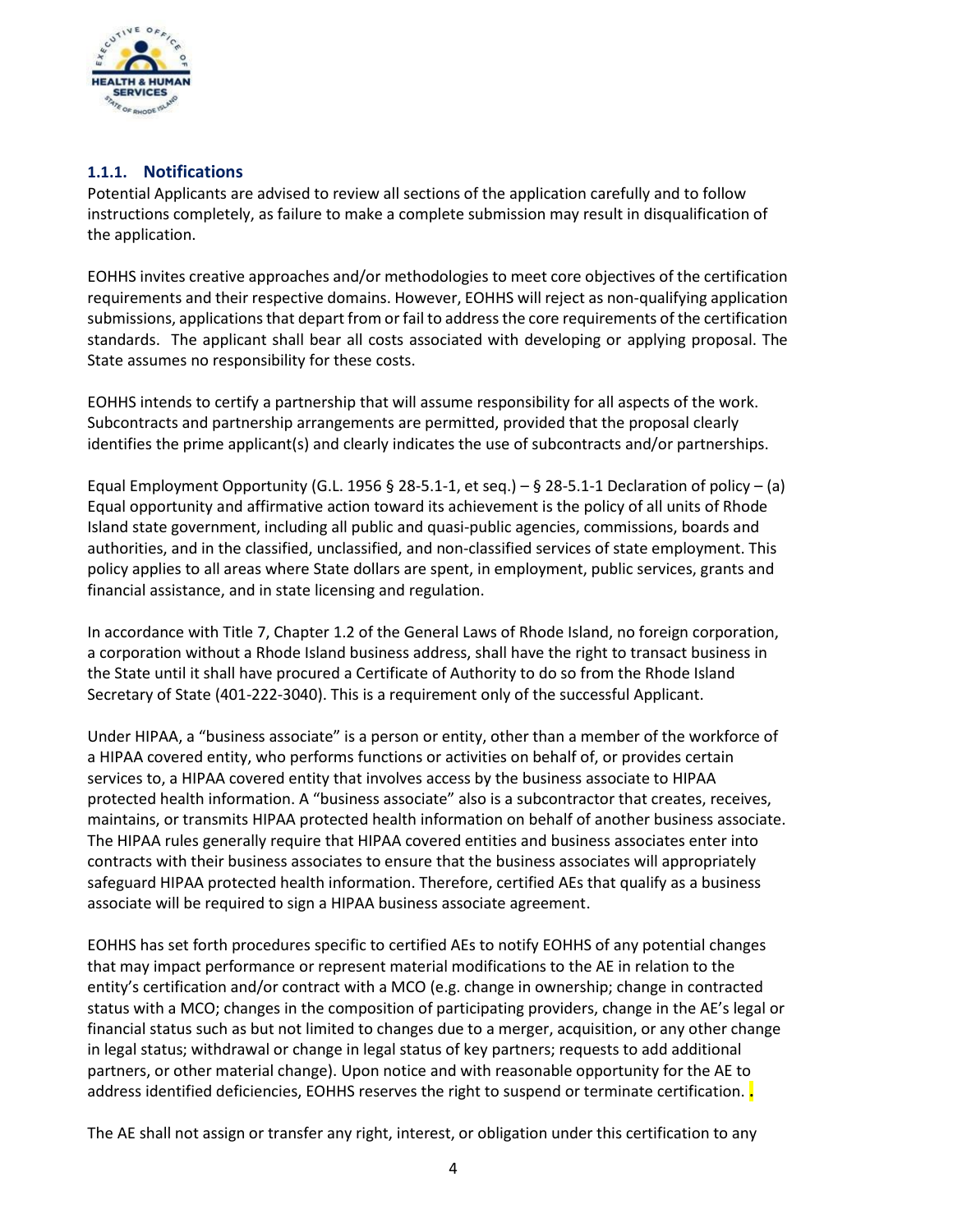

successor entity or other entity without the prior written consent of EOHHS.

EOHHS reserves the right to decide at any time not to move forward with the Accountable Entity program or modify or terminate the program if it is determined that it is not achieving the established principles and goals.

#### <span id="page-5-0"></span>**1.1.2. Submission of Application Materials**

**Applicants shall provide (a) one original, (b) five hard copies, and (c) an electronic copy of their application. Submissions should be single spaced on 8.5" by 11" paper. Applicants should not use smaller than 11 pt. font and margins of 1" for their proposal summary, Attachments A-D can be printed on 11'' by 17'' paper. The electronic copy of the application should be emailed to Libby.Bunzl[i@ohhs.ri.gov](mailto:@ohhs.ri.gov) no later than 4:00 p.m. EST on March 15, 2021.**

Applicants are required to submit **Attachment A** (Comprehensive Accountable Entity Application Submission Summary Checklist), **Attachment B** (Assurances and Attestations), **Attachment C** (Excel Application Template Tool), **Attachment D** (HSTP Project Plan & Measure Template), and Attachment E (HSTP Budget)to submit a completed application to EOHHS. These attachments are provided as Word and Excel attachments in this application.

This application's attachments can only be opened via a computer, not a mobile device. If an Applicant has trouble opening the attachments, they may email Jennifer Marsocci [\(Jennifer.Marsocci@ohhs.ri.gov\)](mailto:Jennifer.Marsocci@ohhs.ri.gov) to request these attachments. **EOHHS will not be able to answer questions from Applicants related to this application.**

**Submission Deadline**: **March 15, 2021 4:00pm (Eastern Time) To be considered for certification applications must be submitted no later than 4:00 p.m. March 15, 2021**.

\*For any questions pertaining to the location for the submission, Applicant's should contact Jennifer Marsocci 401.462.1575 or [Jennifer.Marsocci@ohhs.ri.gov](mailto:Jennifer.Marsocci@ohhs.ri.gov)

We kindly request that Applicants not contact individual EOHHS employees, contractor or subcontractor **parties to EOHHS for inquiries about the application during the application review process. Applicants should follow procedures and protocols stated within this application.**

# <span id="page-5-1"></span>**SECTION 2: SUBMISSION GUIDANCE FOR AE APPLICATIONS**

# <span id="page-5-2"></span>**2.1.1 General Submission Guidance**

This is an application for certification as an AE. The application should be organized and written to address the elements of certification as set forth in the certification standards. For reference the [Certification Standards for Comprehensive Accountable Entities](http://www.eohhs.ri.gov/Portals/0/Uploads/Documents/AE/AE_CertificationStandards_053117.pdf) can be found via this link [http://www.eohhs.ri.gov/Initiatives/AccountableEntities/ResourceDocuments.aspx.](http://www.eohhs.ri.gov/Initiatives/AccountableEntities/ResourceDocuments.aspx)

The submission shall consist of the following:

• Letter of Transmittal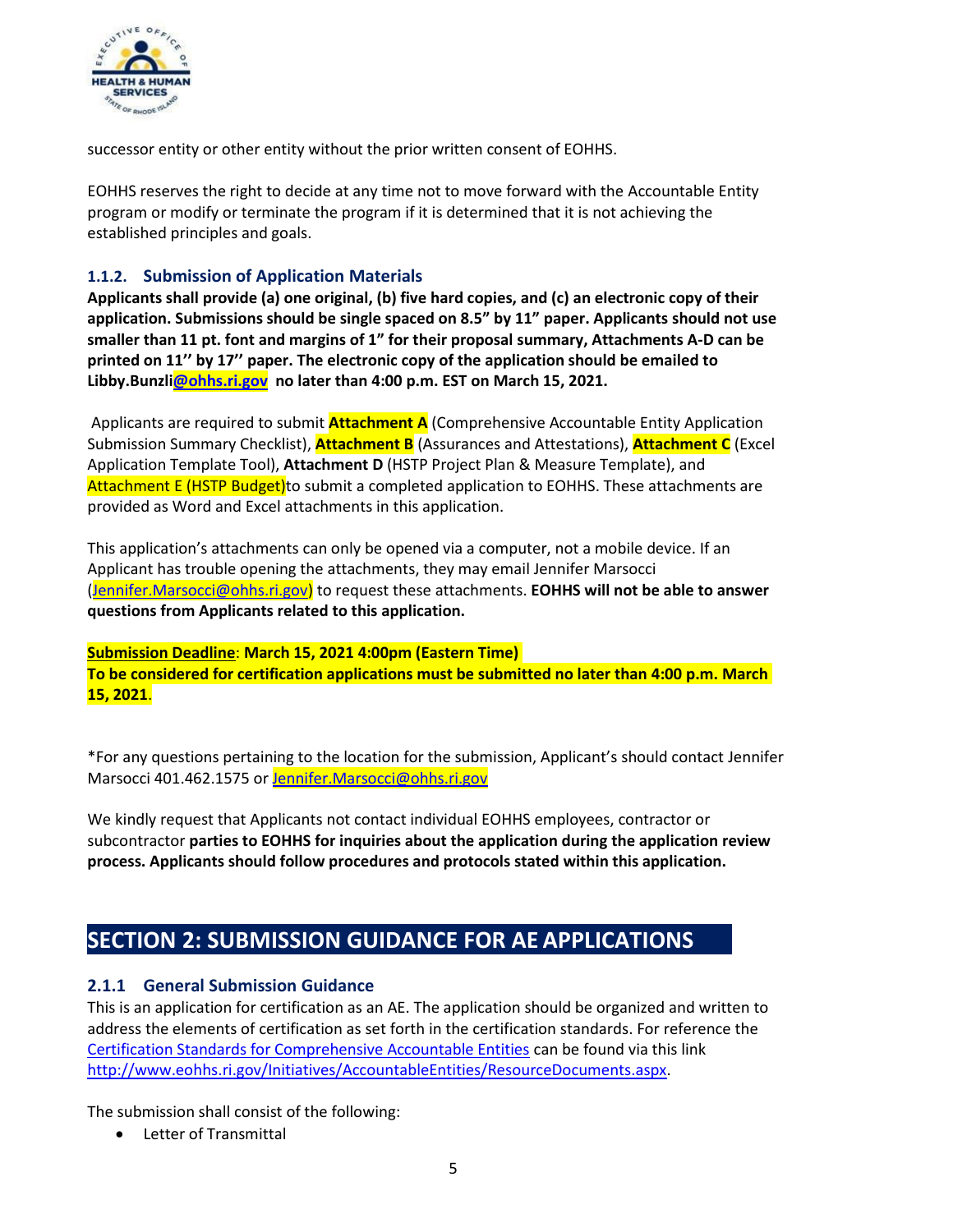

- **Executive Summary**
- Technical Proposal, References, and associated attachments
- Attachment A- AE Application Attachment Summary Checklist
- **•** Attachment B-Assurances and Attestations
- **•** Attachment C- Excel Application Tool Template
- Attachment D- HSTP Project Plan & Measure Template
- **•** Attachment E-HSTP Project Budget

The AE Application Submission Summary Checklist ( $\overrightarrow{Attention}$ ) herein referred to as the 'checklist' in this application aligns with all the application requirements and domains of the certification standards. It identifies the scoring points that are assigned to each of the respective sections. Similarly, the structure of this Submission Guidance aligns with the organization of the Certification Standards, asking Applicants to address each of the eight Domains. The applicant's proposal should address specifically each of the required elements in the sequence set forth in this section.

The checklist additionally suggests the number of pages for the applicant's technical proposal response, excluding attachments. To help guide both the organization and review of the applications, the applicant is to complete the last two columns of the checklist by providing the page number(s) on which the applicant's response to the requirements can be found. The third column from the right pertains to pages in the proposal. The furthest column on the right pertains to attachments.

Each element is a required component of the application. Failure to submit all components of the application may result in disqualification. The Technical Proposal is the section that is used to most fully describe the proposal, inclusive of the HSTP project plan & measure (Attachment D). Section 4 of this Application provides an overview of the process for EOHHS evaluation of proposals. Note that Technical Proposals will be evaluated on two dimensions:

- **Technical Merits** Understanding and Strength of Proposed Approach
- **Organizational Readiness**

With respect to Organizational Readiness, EOHHS recognizes that developing the capacity to be an effective AE and agent of health system transformation is a progressive path. In some domain areas the applicant may describe an existing strength or capacity. In other cases, the applicant may identify a point of progress in readiness along with a thoughtful plan of approach to further develop capability in a domain. Organizational Readiness therefore may reflect organizational and program elements currently in place or it may reflect the presence of clearly identified path for next steps.

**Note that, as described in Section 4, Application Scoring and Evaluation, the minimum required readiness score for certification is higher in Domains 1, 2, and 3 than in Domains 4-8.**

# <span id="page-6-0"></span>**2.1.2 Letter of Transmittal and Background Information**

**Applicants must include a letter of transmittal signed by an owner, officer, or authorized agent of the Medicaid Accountable Entity**. The letter shall certify that by submitting the application, the AE agrees to comply with the program requirements and Certification Standards as issued or amended. Applicants further understand that they are obligated to comply with all State and federal rules and regulations that apply to Medicaid. The Letter of Transmittal shall also: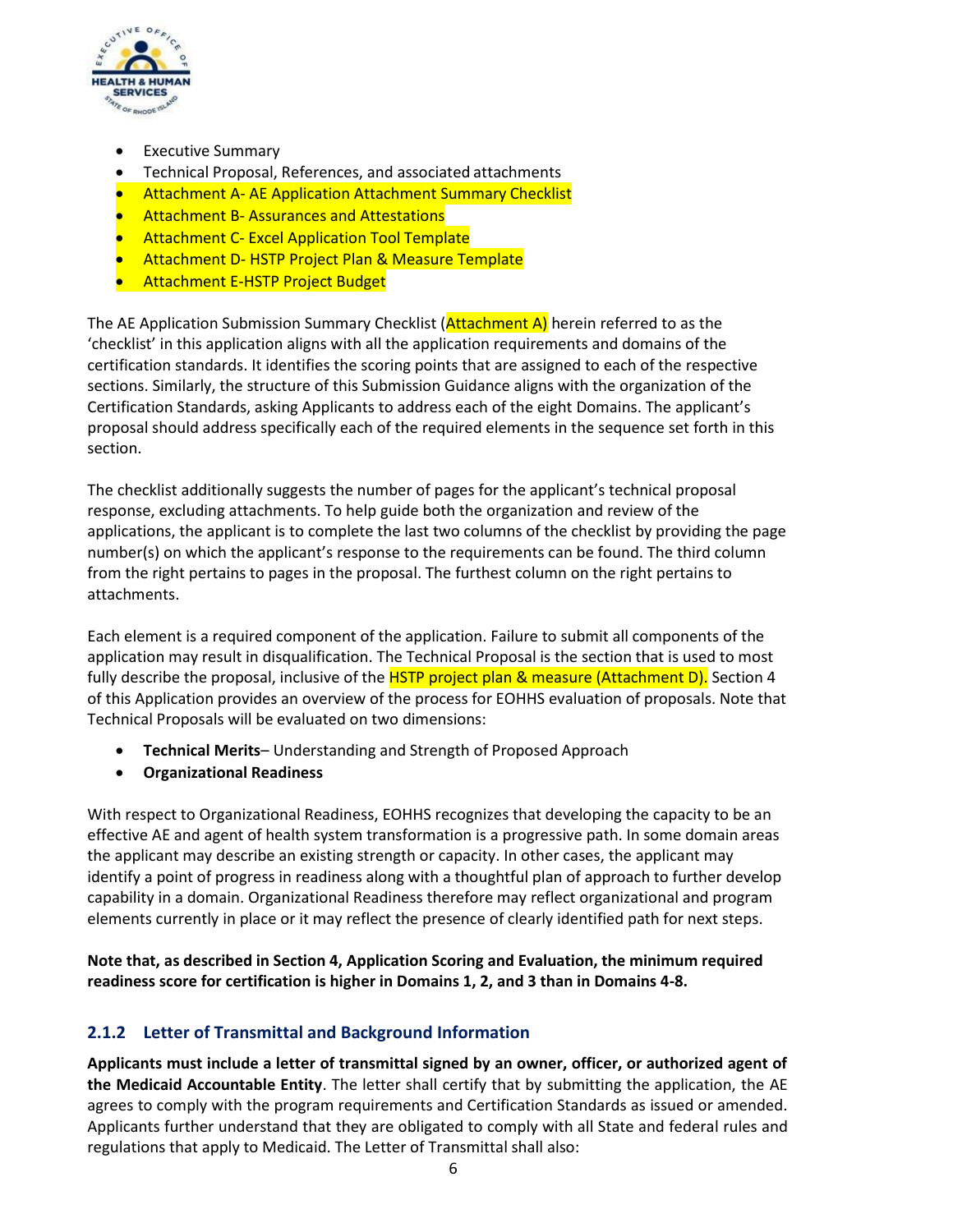

- a. Provide the legal name and brief description of the Accountable Entity, and how the entity is organized (proprietorship, partnership, corporation).
- b. Identify whether the application is submitted as a single entity or a multiple entity (see [Certification Standards,](http://www.eohhs.ri.gov/Portals/0/Uploads/Documents/AE/AE_CertificationStandards_053117.pdf) Sections 1.2.2, 2.1, and 2.2 for additional detail onclassifications)
	- i. If a single corporation, describe arrangements with partner entities (e.g. subcontracts, other).
	- ii. If a multiple Applicant entity, describe the multiple entity legal partnership arrangements
	- iii. Provide the legal names and brief description for at minimum 1 Behavioral Health (BH) partner provider organization and 1 social service partner organization (SSO).
- c. Specify the populations the Applicant is intending to be certified for: Children, Adults, or both Children and Adults.
- d. Provide the mailing address for the Applicant AE entity.
- e. Provide the name, title, mailing address, fax, telephone and email information for the primary contacts concerning this application, including the identified partner BH and SSO. Primary contracts should be employed by the AE and MMCO or other individual retained by one or more of the parties who is designated by the Applicant to have primary responsibility and authority for responding to EOHHS inquiries concerning the application.
- f. Optional Information Applicants may provide any other information that the Applicant may want to convey to the State.

#### **Background Information**

Complete 'Applicant Background Information' tab on Attachment C: *Excel* Application Template Tool, tab 1.

# **2.1.3 Assurances/Attestations**

**Please complete and sign the Assurances and Attestations included as Attachment B-Assurances and Attestations to this application**:

- Commitment to AE Program Requirements
- Declaration of Health Care-related Convictions or Offenses, Disbarments or Suspensions

**These completed forms shall be included and identified as Section 2.1.3 of the application, immediately following the Letter of Transmittal.**

#### Executive Summary (Maximum of 5 points in this section)

**Please provide an Executive Summary describing the AE approach to the HSTP and AE program**.

This section should contain a summary description of the AE applicant organization including a description of any member or partner organizations and/or subcontractors and their roles in the AE. Describe the population the applicant intends to serve as a Medicaid-certified AE. This section should also include a brief description of the vision that demonstrates an understanding of the goals of the AE Program and requirements.

EOHHS recognizes that development of high performing AEs is always a work in progress, that the certification standards may ask for evidence of capabilities that are still in the planning or early implementation stage. Different applicants for certification will bring differing strengths, levels of organizational readiness, opportunities for enhancement, and associated plans for further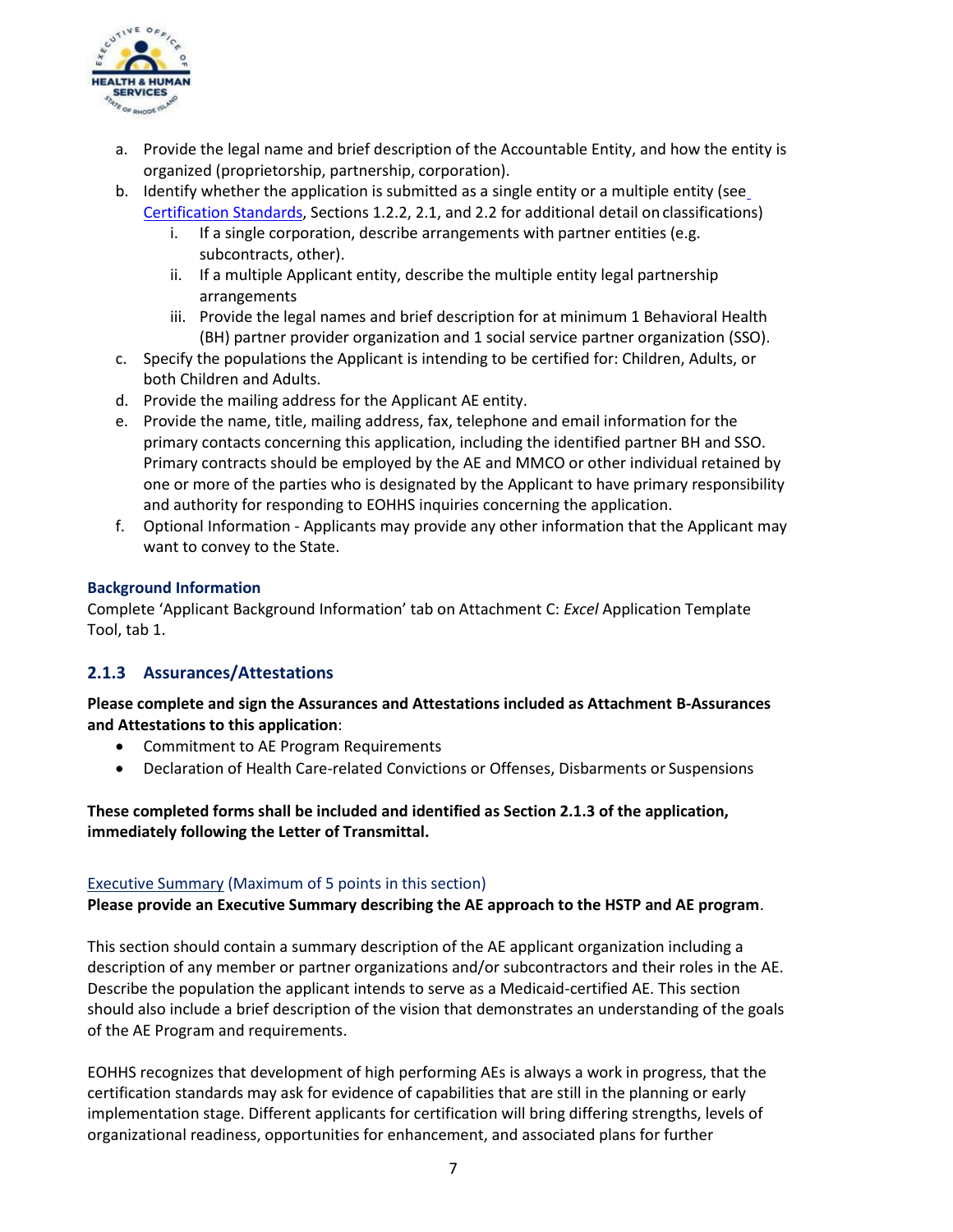

development. **Please provide a brief overview of the organization's areas current strengths and areas needing further development in relationship to the eight domains specified in the certification standards.**

A successful MCO and AE partnership will demonstrate as part of this application the role of each applicant in the readiness, infrastructure and system transformation required to be a fully functional Medicaid Accountable Entity. EOHHS anticipates that high performing AEs will be working in partnership with MCOs. Please describe the specific arrangements with MCOs wherein the MCO provides certain functions or supports as it relates to organizational readiness (Domains 1-3) and or support and deployment of analytics, data sharing, and interventions as part of the HSTP Project Plan (Domains 4-8). Briefly describe the type and level of support the MCO(s) are providing to the AE as it relates to each Domain, including specific examples of activities and tasks led by the MCO. For example:

- **What is the role and function of the MCO in providing contract support to the respective AE in executing partnership agreements with behavioral health and community based social service organizations?**
- **The extent of data sharing (claim extract) and analytic support?**
- **The AEs expectation of the MCO to support its HSTP projects and associated budgets to ensure that HSTP/AE incentive funds are being used to fund delivery and transformation of care, non-Medicaid billable services?**

# *Experience and References*

**The AE should briefly identify any current or prior contracts held by the applicant which include risk on total cost of care, shared savings, or other risk-based contracts**. Please describe the partnering entities, populations and services included, and the financial incentives involved (shared savings, shared risk, global capitation, incentive payments, etc.).

**The AE should provide at least three (3) references of partners or affiliates experienced in working with the Applicant**. Applicants with prior total cost of care, shared savings or risk-based contracts should include references from those specific contracts. Include at least one Rhode Island health plan partner, serving commercial, Medicare, or Medicaid members. Include at least one Rhode Island based provider organization that is not specifically included in the Accountable Entity's proposed governance. Please provide the name of the organization, a specific contact person, their phone number and email address.

# <span id="page-8-0"></span>**2.1.4 Technical Proposal for Certification as a Comprehensive AE**

The structure of the technical proposal is aligned with the organization of the certification standards and with the scoring rubric. In responding please order your response to conform with the numbering contained in this guidance. Refer to the appropriate sections of the Certification Standards for additional guidance. For reference, the introductory remarks to each domain are included and shown in italics.

#### **Applicants are required to address each of the Domains in the Certification Standards. Applicant should provide:**

- **Description of Proposed Approach**
- **Description of Organizational Readiness to implement the proposed approach, including:**
	- o Description of current status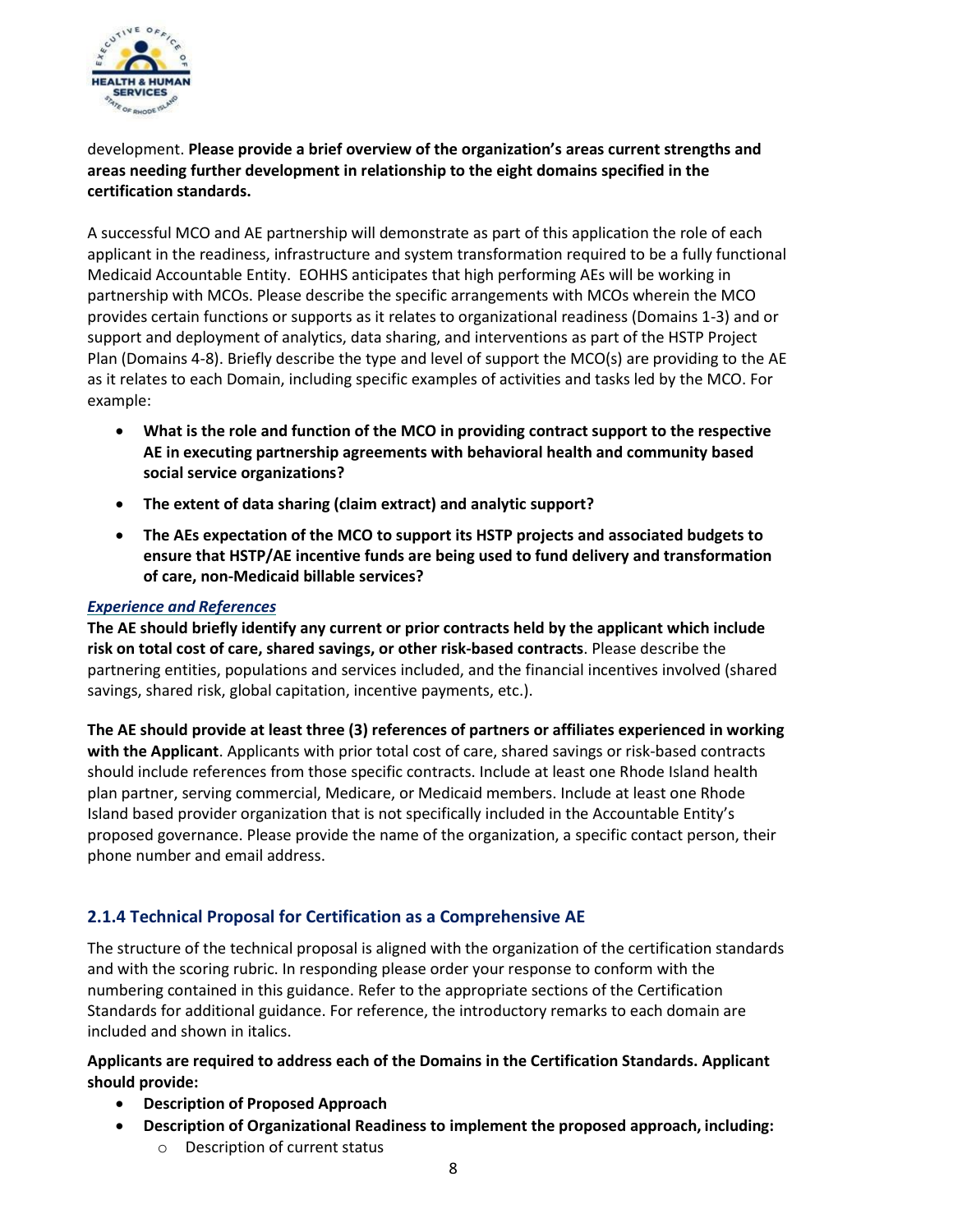

- $\circ$  Elements currently in place (e.g. executed agreements, existing staff, IT systems, organizational protocols, procedures)
- o Areas and Plan for further development
- **Template and Pertinent Attachments to provide core information (as appropriate to the respective domain)**

# <span id="page-9-0"></span>**DOMAIN #1: BREADTH AND CHARACTERISTICS OF PARTICIPATING PROVIDERS**

**(Maximum 15 points in this section)**

*An AE needs to have a critical mass of providers that are inter- disciplinary with core expertise/direct service capacity in primary care and in behavioral health, inclusive of substance use services. The AE further needs to demonstrate defined relationships with providers of social services. An application will need to identify participating partners, the role of the partners, and the core of the AE delivery system.* 

# <span id="page-9-1"></span>**1.1. Provider Base & Relationship of Providers to the AE**

#### **Description of Proposed Approach**

Describe how the Applicant proposes to meet the requirements of Sections 1.1 and 1.2 of the Certification Standards. **Applicant should provide both description of the AEs proposed approach and complete the template labeled Domain 1.1-1.2 Provider Base in Attachment C.** This template will supplement the narrative description and capture much of the pertinent information needed for EOHHS review. In completing the template, attach additional explanatory notes as may be appropriate.

- Identification of a critical mass of providers for attribution
- Identification of the population(s) to be served (children adults) by providers in the areas of:
	- o Primary care
	- o Behavioral health
	- $\circ$  Substance use services, including Opioid Treatment Programs as licensed by the Department of Behavioral Health, Developmental Disabilities, and Hospitals
	- $\circ$  Social determinants of health (Include the three key social needs identified for adults and children and the arrangement in place or to be made to address these specific social needs).
- Type of relationship of participating providers with the AE and supporting information
	- o E.g. FEIN, voting rights, participation in shared savings,
	- o Participation in written protocols for collaborative practice.
- Presence of a certification of agreement of the provider to participate in the AE

Note: *For the purposes of these certification standards "provider" is defined as a corporate entity with an identifiable tax identification number for services to patients based on the work of individual clinicians working with or for the corporate entity.*

Note: *Clinicians employed by a participating provider entity are deemed to be participating in, and accountable for health care transformation efforts of the organizations that employ them.*

• Identification of the individual clinicians associated with the participating providers who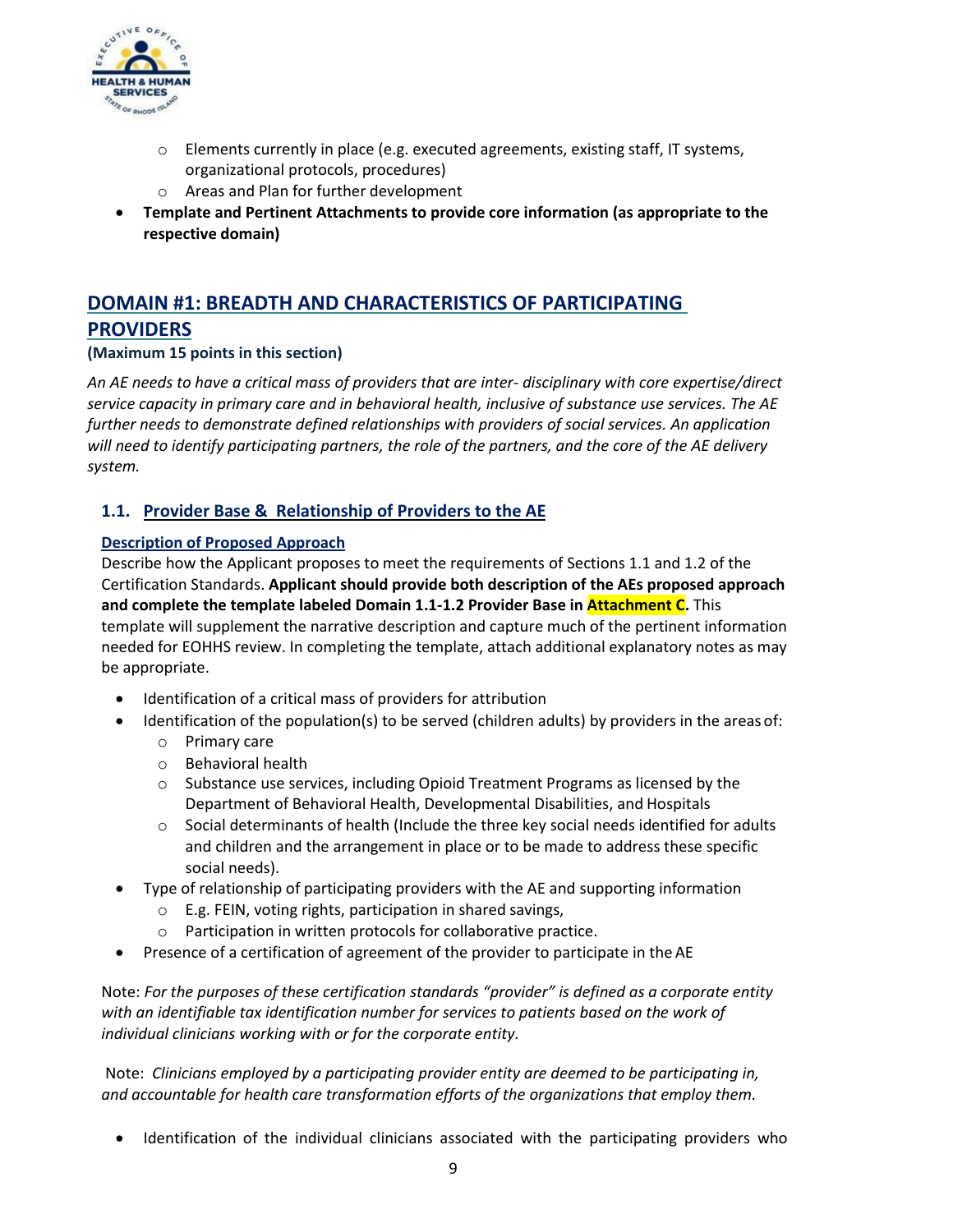

provide the actual clinical services and the basis for attribution, including NPI and the number of children and adults, respectively attributable to the AE.

#### **Description of Current Capability - Organizational Readiness**

In describing current capability, the applicant should identify the degree to which described arrangements are proposed versus currently in place. The basis for meeting the core requirement for an attributable base of 5,000 members across all MCOs contracts (2,000 minimum per contract) must be clearly demonstrated. Please be clear as to the status of these arrangements. The applicant may have fully executed agreements with some participants but in other areas such agreements are well developed but not fully finalized. There may be signed Memoranda of Understanding, Letters of Agreement, or Letters of Intent that represent the AE's developmental path. In describing the AE's provider base the applicant should identify the current status of any agreements and projected timelines for completion. The current status should also be indicated in the template. Note that in this area a minimum score of "3" for Organizational Readiness as described in Section 4 is required for certification. **Please provide evidence of agreements with participating providers**.

# <span id="page-10-0"></span>**1.2. Ability to Coordinate Care for All Levels of Need for Any Attributed Population**

#### **Description of Proposed Approach**

For each population (children and/or adults) that is to be attributed to the AE, the applicant must demonstrate that it has the capability to address and coordinate the needs of populations at all levels and the ability to coordinate and direct a significant portion of care for those populations. AEs should have a strong foundation in primary care and be able to effectively coordinate care beyond the scope of primary care. Total costs of care calculations are based on the full range of benefits and services included within EOHHS's contract with managed care organizations.

**Describe the proposed Applicant AE's strategy and approach for ensuring that members can receive the full continuum of care for attributed members** either by providing services directly or through accountable care management to ensure smooth transitions to, and follow-up with service providers across the full continuum of member needs in:

- 1.2.1. Physical Health
- 1.2.2. Behavioral Health
- 1.2.3. Integrated Physical and Behavioral Health
- 1.2.4. Integrated Substance Use Disorder Treatment
- 1.2.5. Social Determinants of Health

**In describing this approach please differentiate between the services provided directly by providers within the AE network and those provided through referral arrangements**. If applicable, please identify any arrangements with MCOs that may be in place or in development to address these requirements.

#### **Description of Current Capability-Organizational Readiness**

**Please describe the current capability of the AE to implement the proposed strategy**. What is the status of agreed upon written protocols that guide the interaction across providers, disciplines, and levels of care within the proposed AE and are such protocols in place and in practice or are they in development? Are there tracking systems in place? Are there similar protocols in place for coordination with providers that are not participating within the AE? As applicable, please describe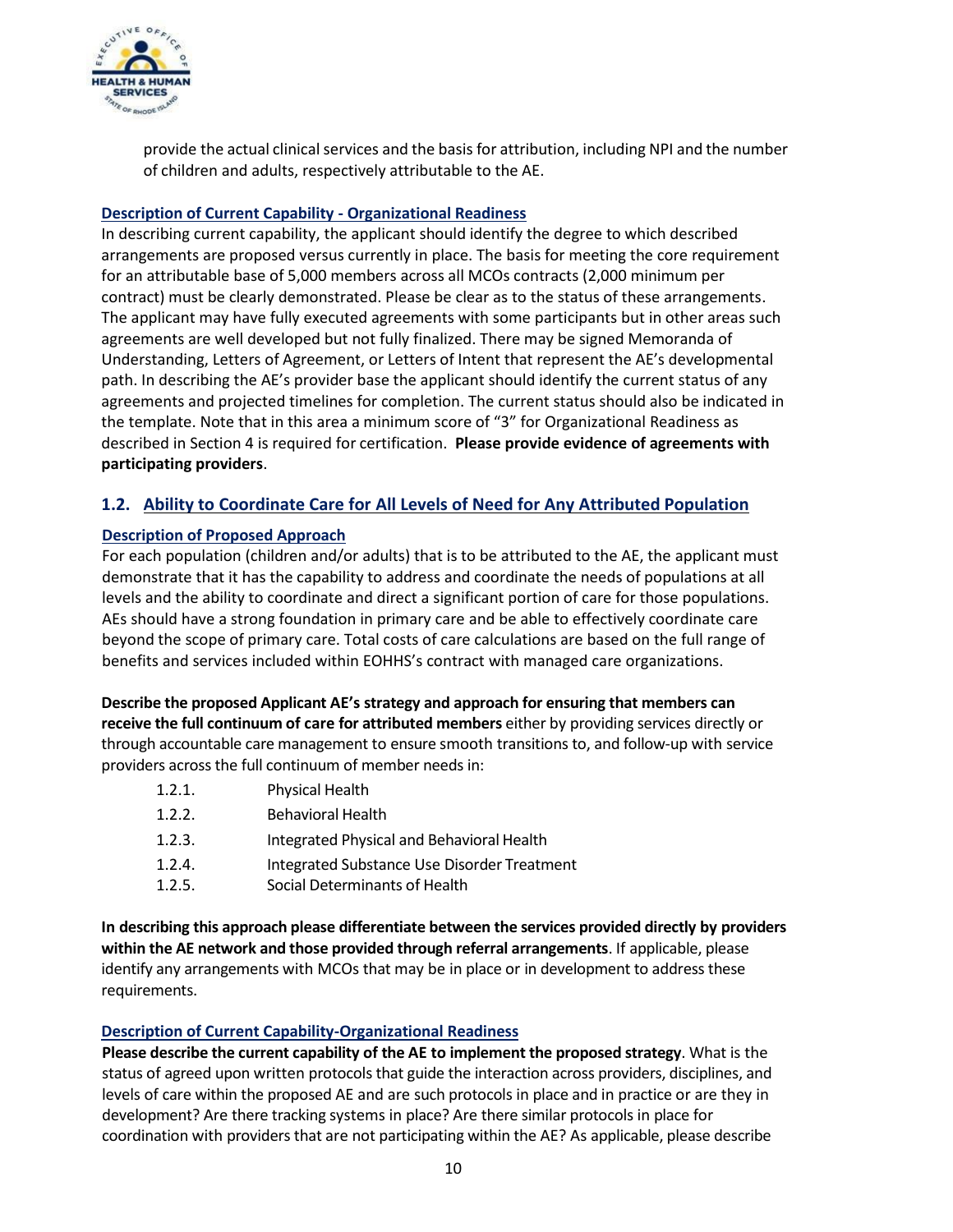

related current and or planned staffing arrangements.

# **Attachments**

If available, please attach a sample of written protocols that guide interactions across provider disciplines, and levels of care, and/or a sample of any recent related report.

# <span id="page-11-0"></span>**1.3. Defined Methods to Care for People with Complex Needs**

Response to this topic area is deferred to Domain 6

# <span id="page-11-1"></span>**1.4. Able to Ensure Timely Access to Care**

#### **Description of Proposed Approach**

**Please describe the Applicant's approach to compliance with the pertinent access requirements**. Are there areas of challenge and, if so, are there proposed approaches to address them?

#### **Description of Current Capability - Organizational Readiness**

**Please describe the Applicant's current methods of ensuring and monitoring timeliness of access to care.** What methods to assess access to performance are utilized? Does the Applicant currently meet the standards? Are there existing reports on access to care? How is the AE working with their partner MCO(s) to monitor member access to care and identify opportunities for increasing access? How is tele-health being leveraged to increase access to care?

#### **Attachments**

Please attach a sample of a recent report(s) pertaining to the access standards, if available.

# <span id="page-11-2"></span>**DOMAIN #2: CORPORATE STRUCTURE AND GOVERNANCE (Maximum of 12 points in this section)**

A fundamental EOHHS objective is to promote the development of a new type of organization in Rhode Island Medicaid to promote a population health focused and person-centered system of care. Such an organization must meet a core set of corporate requirements set forth in these requirements. The intent of these requirements include: (1) To ensure multi-disciplinary providers are actively engaged in a shared enterprise and have a stake in both financial opportunities and decision-making of the organization; (2) to ensure that assets and resources intended to support RI Medicaid are appropriately allocated, protected, and retained in Rhode Island; (3) to ensure that the mission and goals of the new entity align with the goals of EOHHS and the needs of the Medicaid population; (4) to ensure a structured means of accountability to the population served, (5) to make health equity a strategic priority

A qualified AE applicant will demonstrate its ability to meet all the requirements of these certification standards including corporate structure and governance. A qualified applicant must be a legal entity incorporated within Rhode Island and with a federal tax identification number. The AE applicant may be formed by two or more entities joining together for the purpose of forming an accountable Entity, or, it may be a single entity that includes all required capabilities may be a qualified applicant.

If two or more parties form the AE applicant, it must be a distinct corporation and meet all the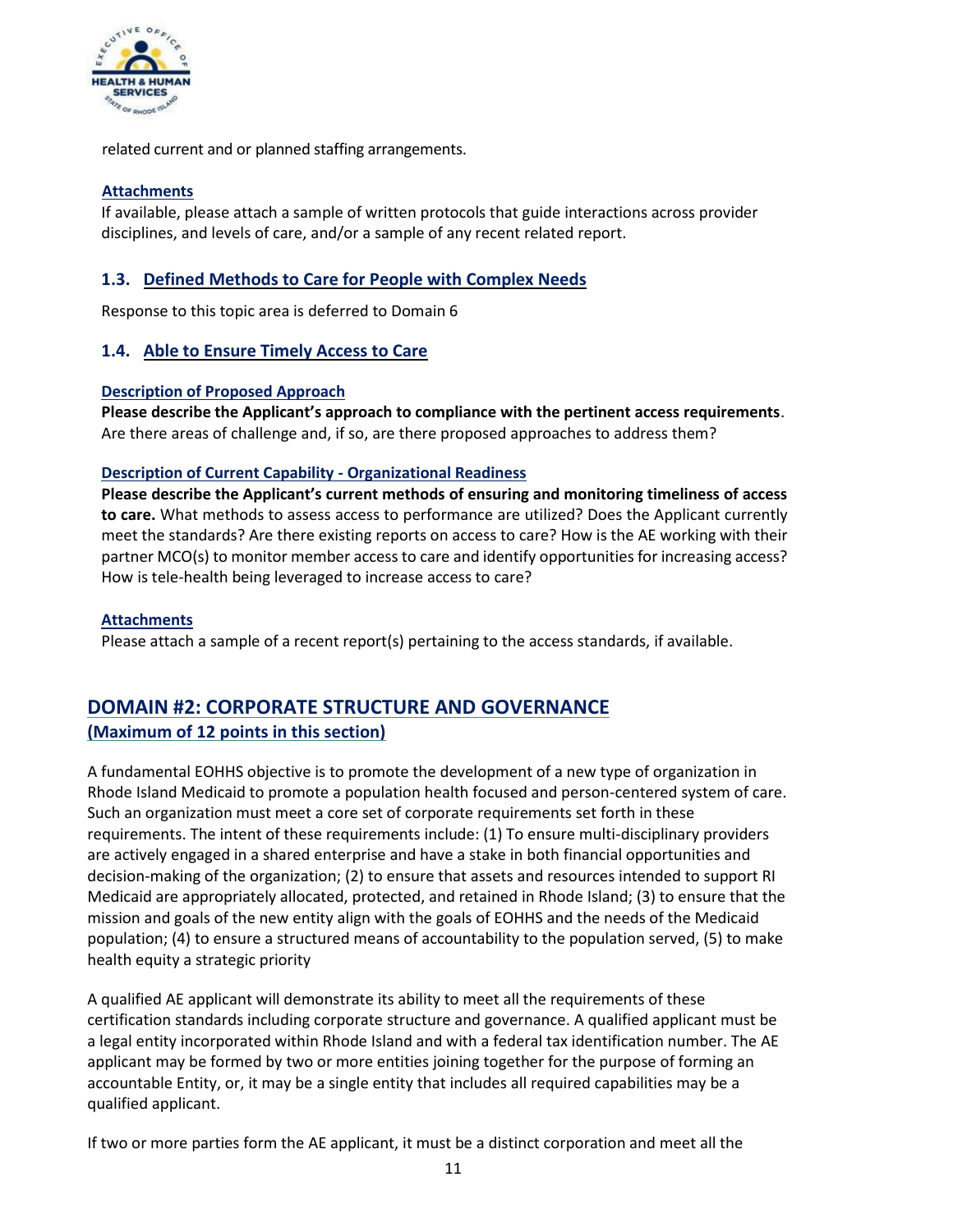

requirements for corporate structure and governance. It must have an identifiable governing body with authority to execute the functions and make final decisions on behalf of the AE. The governing body must be separate and unique to the AE and must not be the same as the governing body of any other entity participating in the AE.

If the applicant is a single entity the AE's board of directors may be the same as that of the single entity. However, the single entity applicant must establish a Governing Committee with distinct obligations and authorities in management of the AE program. The composition of the Governing Committee must include participation of various constituencies as set forth below. The Governing Committee must have authority to make binding decisions regarding the distribution of any shared savings or losses to participating providers (primary care, behavioral health, and social service) or other contracted parties, as applicable.

Whether the Applicant is a single-entity or a multiple entity AE:

- Governing Board of Directors or Governing Committee shall meet regularly, not less than quarterly.There shall be an established means for shared governance that provides all AE Providers participating in savings and/or risk arrangements with an appropriate, meaningful proportionate participation in the AE's decision-making processes. The structure of the AE must ensure that Governing Board or Governing Committee members have shared and aligned incentives to drive efficiencies, improve health outcomes, work together to manage and coordinate care for Medicaid beneficiaries, and share in savings and in risk.
- The AE must have a mission statement that aligns with EOHHS goals a focus on population health, a commitment to an integrated and accountable system of care, a primary concern for the health outcomes of attributed members, the progressive use of outcome-based metrics, and particular concern for those with the most complex set of medical, behavioral health, and social needs, and a health equity lens as part of the AE Governance Structure
- Health Equity must be clearly identified as a strategic priority for the AE, including, but not limited to demonstration of current and planned efforts by the AE to ensure programs and interventions address structural racism, equity is taken into consideration as part of the AE's decision-making process, hiring practices, staff retention, professional development, and the culture across the AE organization.
- Equity is to be incorporated into your AEs strategic planning process, including a mechanism by which the AE elicits patient feedback on components of your strategic plan

These requirements are further defined in sections 2.1 -2.4 of the Certification Standards. For each requirement, new applicants must either demonstrate specific compliance or propose an approach and timeline not to exceed nine months from the date of provisional certification to come into full compliance.

# <span id="page-12-0"></span>**2.1 & 2.2 Multiple and Single Entity Applicants**

# **Description of Proposed Approach**

Describe the strategic approach to development of the corporate structure of the applicant AE including an overview of the types of partnerships currently in place and included within this application. Describe how the Applicant meets the requirements of Sections 2.1 and 2.2 of the Certification Standards. **Applicant should provide a descriptive overview and complete Attachment C, template labeled Domain 2.1-2.2. Governance, tab 3. This template will capture much of the pertinent information needed for Section2.1- 2.2.** In completing the template,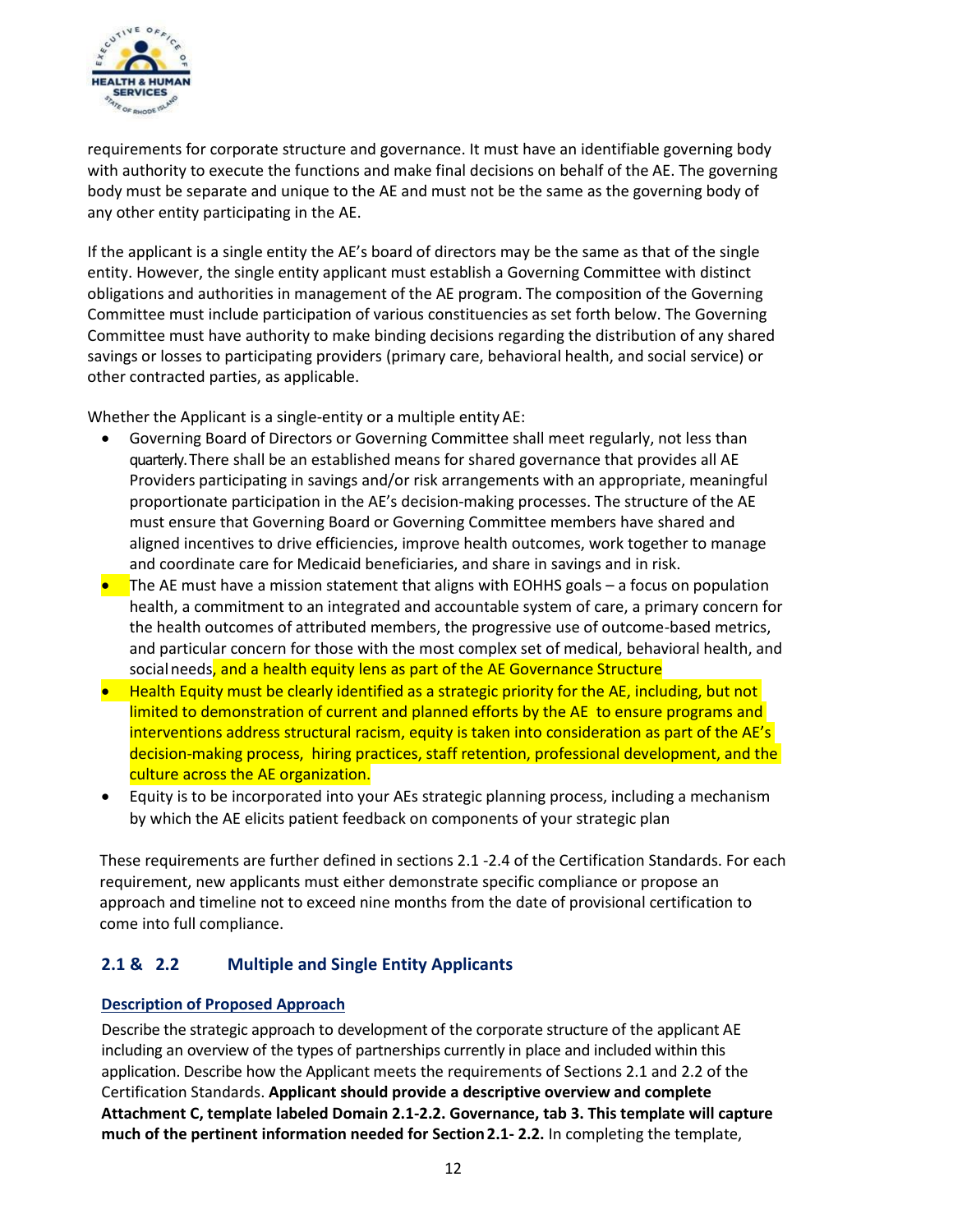

attach additional explanatory notes as may be appropriate.

Is the applicant a separate and distinct corporation, with an established means of shared governance, authorized under Rhode Island state law and with an applicable taxpayer identification number? **Attach documentation that the AE is a distinct legal corporation in Rhode Island with a federal tax identification number, including articles of incorporation and organizational bylaws.**

Please provide the mission statement of the Applicant's AE and describe how this aligns with the goals of the EOHHS AE program. Describe the frequency of Governing Board meetings and evidence that such Board meetings take place. This shall minimally include date and times of at least three recent meetings and persons attending. The Applicant may opt to provide Board minutes of three recent meetings.

#### **Attach bylaws setting forth Membership of the Board of Directors and identification of voting rights that is inclusive of the minimum requirements set forth in the Certification Standards**.

- Include identification of Board Level Governing Committees inclusive of committees focused on integrated care, quality oversight, and finance.
- Include Operational Reports/Dashboards and financial reports provided or to-be- provided regularly to the Governing Board.

**Provide a job description for the AE Compliance Officer, and indicate if the position is filled, and if not, when the position will be filled**. Include reporting relationships of compliance officer and how the compliance summary reports will be provided to the Governing Board.

• Describe how it is assured that the Compliance Officer has an unimpeded line of communication with the Board.

**Describe the Applicant's Community Advisory Committee (CAC) including a charter for the committee inclusive of its membership requirements**. CAC must consist of at least four persons who are attributed Medicaid beneficiaries or family representatives served by the AE. Alternative structures for meaningful engagement with Medicaid members, families as well as the community can be proposed.

- Are the positions on the Community Advisory Committee filled?
- How frequently has the Committee met in the last sixmonths?
- Please attach minutes from the most recent two meetings.

Describe the AE's conflict of interest provisions. Provide documentation or conflict of interest requirements.

# **Description of Current Capability - Organizational Readiness**

**In response to the questions above please identify whether the actions described are currently in place or are in development**. If in development, please describe the status and plan for full development. For example, has the Board Governance been established in adopted by laws? Have the committees been formed? Have they met? Or, for the Consumer Advisory Committee (CAC) has a Charter been adopted? Have Committee members been identified? Has the CAC met?

#### **Template, Attachments**

**Complete Attachment D Template Domain 2.1 – 2.2, Governance, Tab 3.**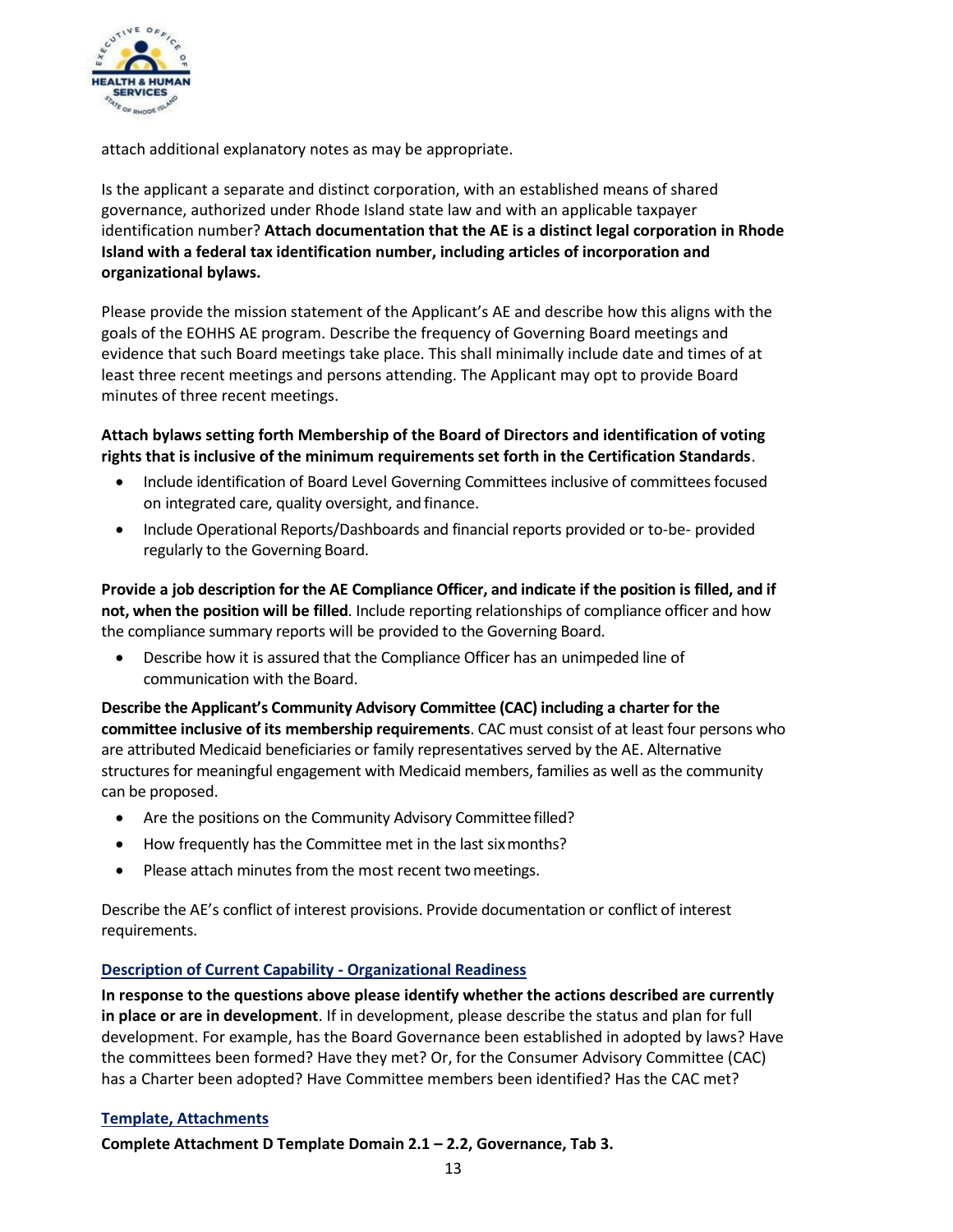

Does the Applicant AE have a completed audit for its most recent fiscal year? If so, please provide a copy of the audited statements for the entity.

# <span id="page-14-0"></span>**2.3 Governing Board or Committee: Inter-Disciplinary Partners Joined in a Common Enterprise**

#### **Description of Proposed Approach**

**Please describe how the Applicant AE proposes to meet the requirements of the Certification Standards as set forth in Section 2.3**. Describe the composition of the Board or Governing Committee's membership in relation to the requirements of Section 2.3.2 of the Certification Standards. Describe the applicant's approach to providing the AE participants with appropriate, meaningful proportionate control over decision making processes.

Describe the provisions establishing that the Governing Board or the Governing Committee retains sole authority to make binding decisions regarding the distribution of any shared savings or losses to providers or other contracted partner as applicable.

#### **Description of Current Capability - Organizational Readiness**

**Please identify whether the approach described above is currently in place or whether aspects of the approach described are still being developed**. If in development, please describe the applicant's plans for meeting the requirements.

#### **Template, Attachments**

**Please complete Attachment D template labeled Domain 2.1-2.3. Governance, Tab 3**. Please provide clear documentation demonstrating compliance with Section 2.3.1 of the Certification Standards pertaining to sole authority to make binding decisions regarding the distribution of any shared savings or losses to Providers, or other contracted partners, as applicable.

# <span id="page-14-1"></span>**2.4 Compliance**

#### **Description of Proposed Approach**

**Please describe your approach to assuring compliance with State, Federal law re: Medicaid, Medicare including**:

- Approach to ensuring compliance with State and Federal law re: Medicaid, Medicare
- Compliance regarding to debarred providers, discrimination, protection of privacy, use of electronic records
- Compliance with respect to anti-trust rules and regulations
- Please describe the role and scope of the Compliance Officer.

#### **Description of Current Capability - Organizational Readiness**

In response to the questions above please identify whether the actions described are currently in place or are in development. If in development, please describe the status and plan for full development

#### **Attachments**

#### **Please attach a copy of the following**:

• Applicant's compliance plan.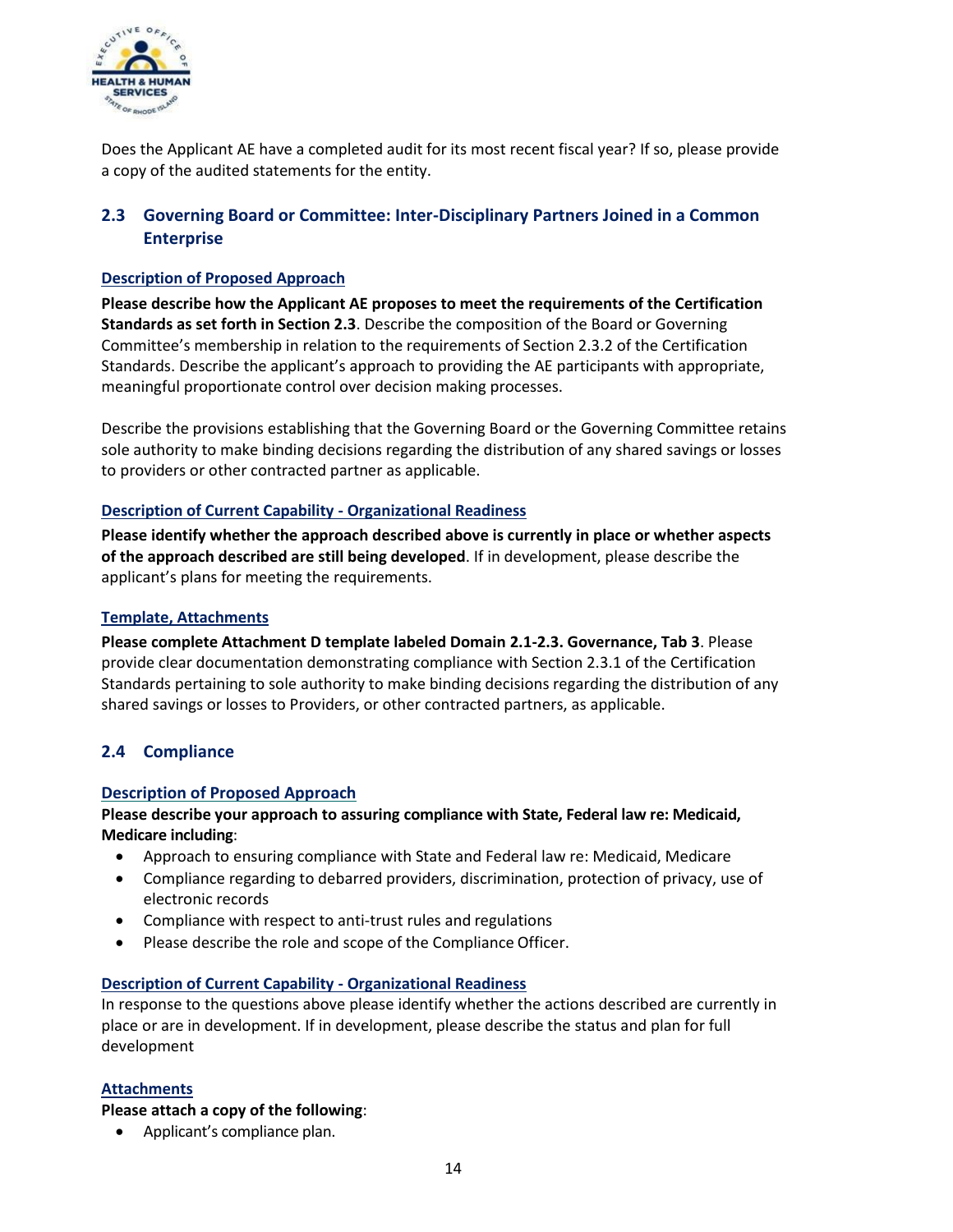

- Policies and Procedures related to debarred providers, discrimination, protection of privacy, use of electronic records
- Policies and procedures for compliance with anti-trust rules and regulations.
- Job description, scope of duties for the compliance Officer. Is there currently a Compliance Officer for the AE? If so, please provide his/her name.

# <span id="page-15-0"></span>**2.5 Executed Contract with a Medicaid Managed Care Organization**

#### **Description of Proposed Approach**

Is the applicant in preparatory conversations with MCOs for entering into a contract with an MCO(s)? Please provide a brief overview of the anticipated approach to this requirement. Does the applicant currently have an executed contract, an MOU, or a jointly executed Letter of Intent to contract with a Medicaid MCO using an Alternative Payment Methodology such as a total cost of care model? Please briefly describe.

#### **Description of Current Capability - Organizational Readiness**

In response to the questions above please identify whether the actions described are currently in place or are in development. If in development, please describe the status and plan for full development

#### **Attachments**

Please provide any supportive materials that the applicant feels appropriate.

# <span id="page-15-1"></span>**DOMAIN #3: LEADERSHIP AND MANAGEMENT**

# **(Maximum of 12 points in this section)**

*AEs should have a single, unified vision and leadership structure, with the commitment of senior leaders and backed by the required resources to implement and support the vision. The application should describe how the AE will address key operational and management areas and how the various component parts of the AE will be integrated into a coordinated system of care. The goal should be a population health model that works to improve the health status of the entire attributed population while systematically segmenting subpopulation risk groups with complex needs to implement focused strategies to improve their health status.*

# <span id="page-15-2"></span>**3.1 Leadership Structure**

# **Description of Proposed Approach**

Organizational leadership is fundamental to successful efforts to achieve health system transformation and success. Please describe the applicant's leadership structure and strategy for joining the efforts of the participants into an integrated, accountable and coordinated system of care. What is the Applicant's strategy to develop and operate a high performing AE across the participating partners?

# **What does the Applicant see as the key areas of organizational capability necessary to be successful?**

**How is that reflected in the Leadership Structure? Is that leadership structure currently in place**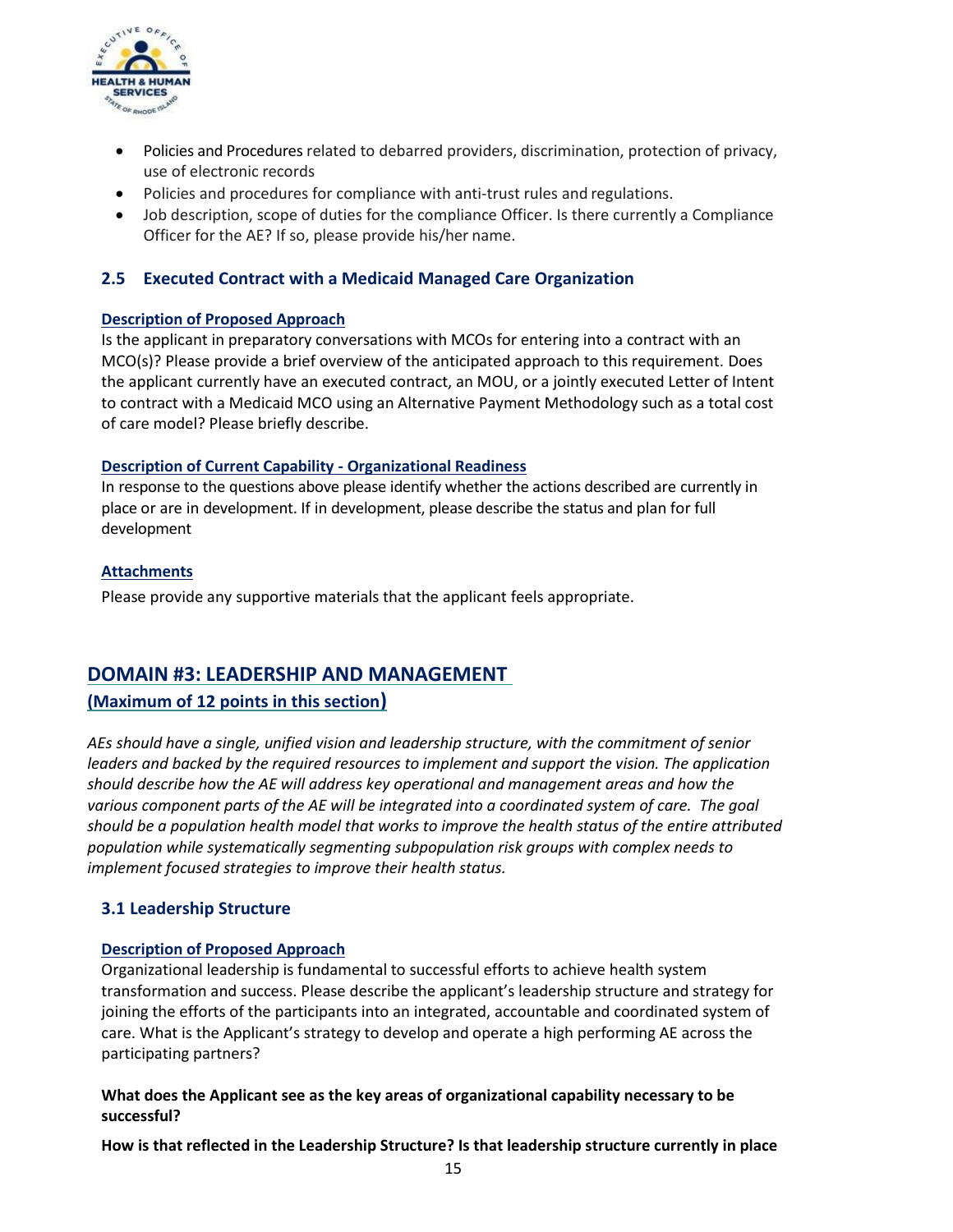

#### **or is there a proposed plan to do so?**

Is there a Chief Executive who is responsible to the Board of Directors and has both responsibility and authority for AE operations? Is there a Medicaid AE Program Director who provides core direction to the program and who can hold others accountable for organizational performance? If a multiple entity applicant is there a Chief Executive Officer responsible to the Board of Directors? If a single entity, is there a Medicaid AE Program Director who works directly with the Governing Committee and who is responsible to the Chief Executive Officer of the single entity? What are the qualifications and experience of key persons on the leadership team? Is the Medicaid AE Program Director currently a full-time position? If not, at what point would it be projected a full-time position?

#### **In describing the leadership structure and addressing these questions please describe:**

- The AE's management structure/staffing profile describing how the various component parts of the AE will be integrated into a coordinated system of care. In addressing, please identify which positions are Medicaid AE specific vs. shared across product lines and the FTE (e.g. 1.0 FTE, .5 FTE) level devoted to the area. The management/staffing profile may include specific management services agreements with MCOs or subcontracts under the direction of the AE. Pertinent areas include:
	- o Integrated Care Management
	- o IT Infrastructure/Data Analytics
	- o Quality Assurance and Tracking
	- o Finance Description of infrastructure for Unified financial leadership and systems including how the financial leadership structure is integrated with other parts of the organization, such as an umbrella entity.
	- o Financial modeling capabilities and indicators
	- o Any plans for designing and implementing infrastructure capabilities and/or provider/partner incentives that encourage coordinated, effective, efficient care.

#### **Description of Current Capability - OrganizationalReadiness**

**Please identify whether the approach described above is currently in place or whether aspects of the approach described are still being developed**. If in development, please describe the Applicant's plans for meeting the requirements.

#### **Attachments**

**Attach an organizational chart for current and proposed AE organization. Indicate which positions are filled and anticipated date and/or requirements for filling vacant positions**. If the organizational structure is not yet adequate, provide an approach and timeline for having required leadership structure in place. **Attach brief bios of key members of leadership team.**

# <span id="page-16-0"></span>**DOMAIN #4: IT INFRASTRUCTURE – DATA ANALYTIC CAPACITY AND DEPLOYMENT (Max 12 points in this section)**

*IT infrastructure and data analytic capabilities are widely recognized as critical to effective AE performance. The high performing AE will make use of evidence-based decision support systems*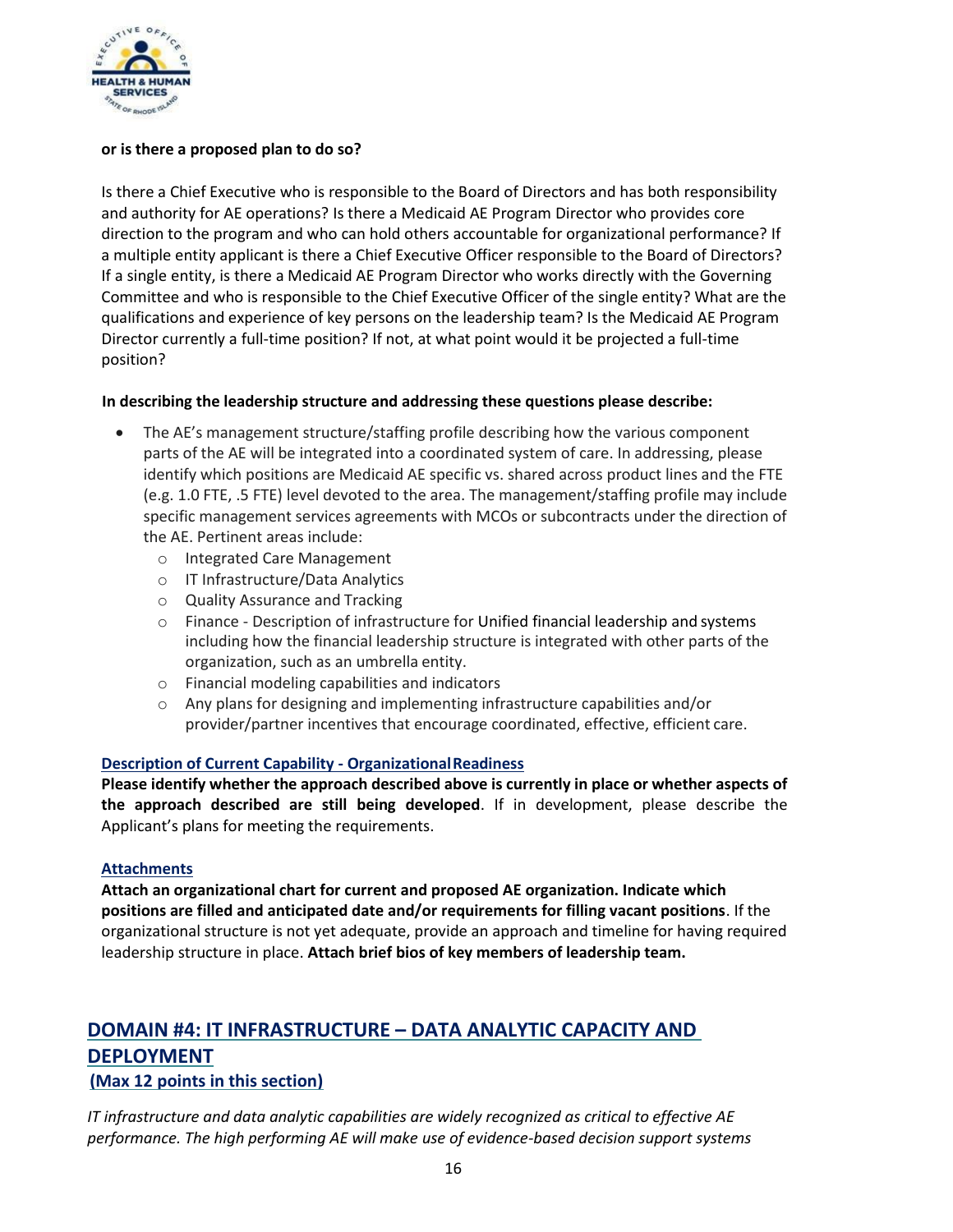

*based on complete patient information and clinical data across life domains. This data will be used to inform and facilitate Integrated Care Management across disciplines, including strategies to address social determinants of health care.*

*It is not necessary that an AE use limited resources to independently invest in and develop "big data" capabilities. There are many efforts underway in Rhode Island to standardize data collection and take advantage of emerging technologies, to build all payer data systems, to enable access to an upto-date comprehensive clinical care record across providers (e.g. CurrentCare, IMAT), and to forge system connections that go beyond traditional medical claims and eligibility systems (e.g. SNAP, homelessness, census tract data on such factors as poverty level, percent of adults who are unemployed, percent of people over age 25 without a high school degree). MCOs have long established administrative claims data and eligibility files. As such, many of these required capacities and capabilities might best be achieved through various forms of partnerships with MCOs and others to avoid duplicative infrastructure.*

*A successful AE will be able to draw upon and integrate multiple information sources that use validated and credible analytic profiling tools to conduct regular risk stratification/predictive modeling to segment the population into risk groups and to identify those beneficiaries who would benefit most from care coordination and management.*

*The goal of analytical tools is to define processes to advance population health, to support risk segmentation to better target efforts to rising risk and high-risk groups and to critical points of transition, to strengthen clinical practice, to promote evidence-based care, to report on quality and cost measures, and to better coordinate care.* 

# <span id="page-17-0"></span>**4.1 Core Data Infrastructure and Provider and Patient Portals**

#### **Description of Proposed Approach**

**Please describe the applicant's existing core IT infrastructure and data analytic capacity**. Please describe the applicant's proposed approach and current and/or projected capability for:

- Receiving, collecting, analyzing, and utilizing person specific clinical and health status information, including demographic data such as race, ethnicity and language.
- Ensuring EHR capacity and ability to share information, including full-panel submissions to MCOs through the State's Quality Reporting System and other State systems as appropriate. Applicant's approach to achieving Stage 2 Meaningful use requirements or an equivalent standard.
	- o Attestation of AE current and/or planned
		- Proposed approach for documenting medical, behavioral, and social needs in a common record.
- Identifying whether 60% of attributed members are enrolled in CurrentCare and/or the Applicant's plan for increasing and tracking CurrentCare enrollment.
	- o Ensuring that provider participants contribute data from their EHRs to CurrentCare and have a clear method for receiving data from CurrentCare.

If applicable, please identify any arrangements with MCOs that may be in place or in development to address these requirements.

#### **Description of Current Capability-Organizational Readiness**

**Please identify the degree to which the approach described above is currently in place or**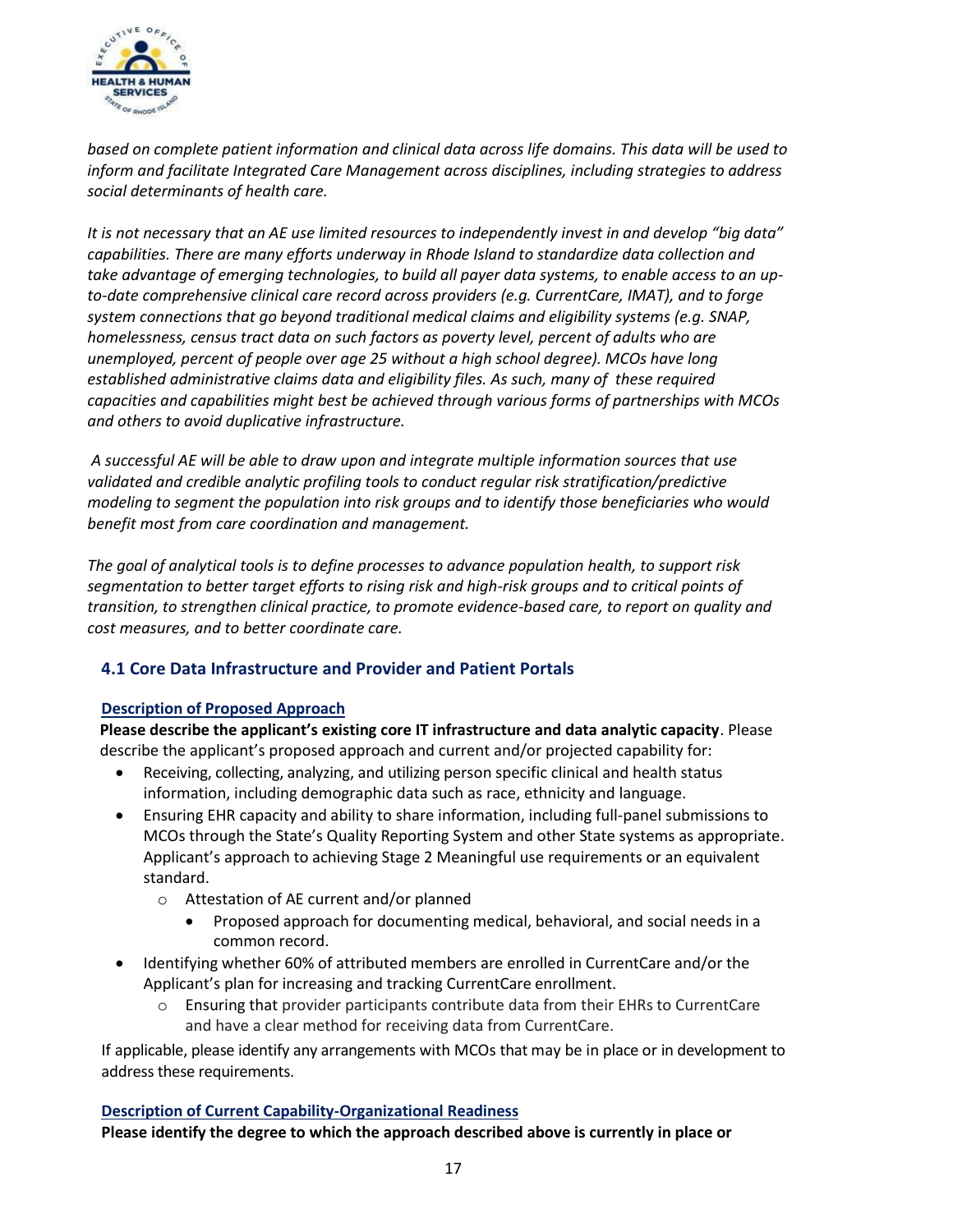

**whether aspects of the approach described are still being developed**. Is the applicant currently receiving a care management dashboard and alerts from RIQI? If so, what populations and information is included? Which aspects of the applicant's proposed currently approach is in place? Which are in a planning stage? If in development, please describe the applicant's plans for meeting the requirements.

#### **Attachments**

**Complete Attachment D: Template 4.1-4.3 section 4.1 Core Data Infrastructure and Provider and Patient Portals, tab 4.** If available, please provide a sample of or a protocol for analyzing person specific clinical and health status information. Please provide a recent report on the status of Current Care enrollment.

# <span id="page-18-0"></span>**4.2 Using Data Analytics for Population Segmentation, Risk Stratification,Predictive Modeling**

#### **Description of Proposed Approach**

Describe the Applicant's proposed approach for integrating data from multiple sources to conduct risk segmentation, stratification and predictive modeling, as well as to incorporate the social determinants of health. How does the applicant propose to develop and maintain a list of high/rising risk members? How is the MCO supporting the AE in this effort by producing such a list for the AE? As applicable, please identify how the proposed approach might vary for different populations served (e.g. children and adults; sub-groups of people with co-occurring medical and behavioral health needs, other). In your description please identify methods and validated tools to be used for such analyses. How is the applicant's capability/approach in this area integrated into clinical care and care management work-flows?

#### **Description of Current Capability - Organizational Readiness**

Please identify which of the approaches described above are currently in place or whether aspects of the approach described are still being developed. If in development, please describe the applicant's plans for meeting the requirements.

#### **Attachments**

If available, please provide applicable descriptive materials of tools being used and/or sample reports such as a sample roster of high/rising risk members or a work plan for enhancing capability in this area**.** Please indicate key business process workflows and associated metrics that are being designed or currently in use for the proposed AE? Are there plans to make use of analytic tools to track, reshape, or improve the efficiency of business processes? Are there tools in place or in the planning phase for tracking and monitoring performance in areas that the Applicant considers to considered to be critical? **If applicable, please identify any arrangements with MCOs that may be in place or in development to address these requirements.**

# <span id="page-18-1"></span>**4.3 Reshaping workflows by Deploying Analytic Tools – Business Process Support Systems**

#### **Description of Proposed Approach**

What are the business processes or workflows that the applicant views as critical to efficient and effective performance as an AE? Is there an established process for the applicant's identification of key value producing business process workflows and associated metrics to do the following?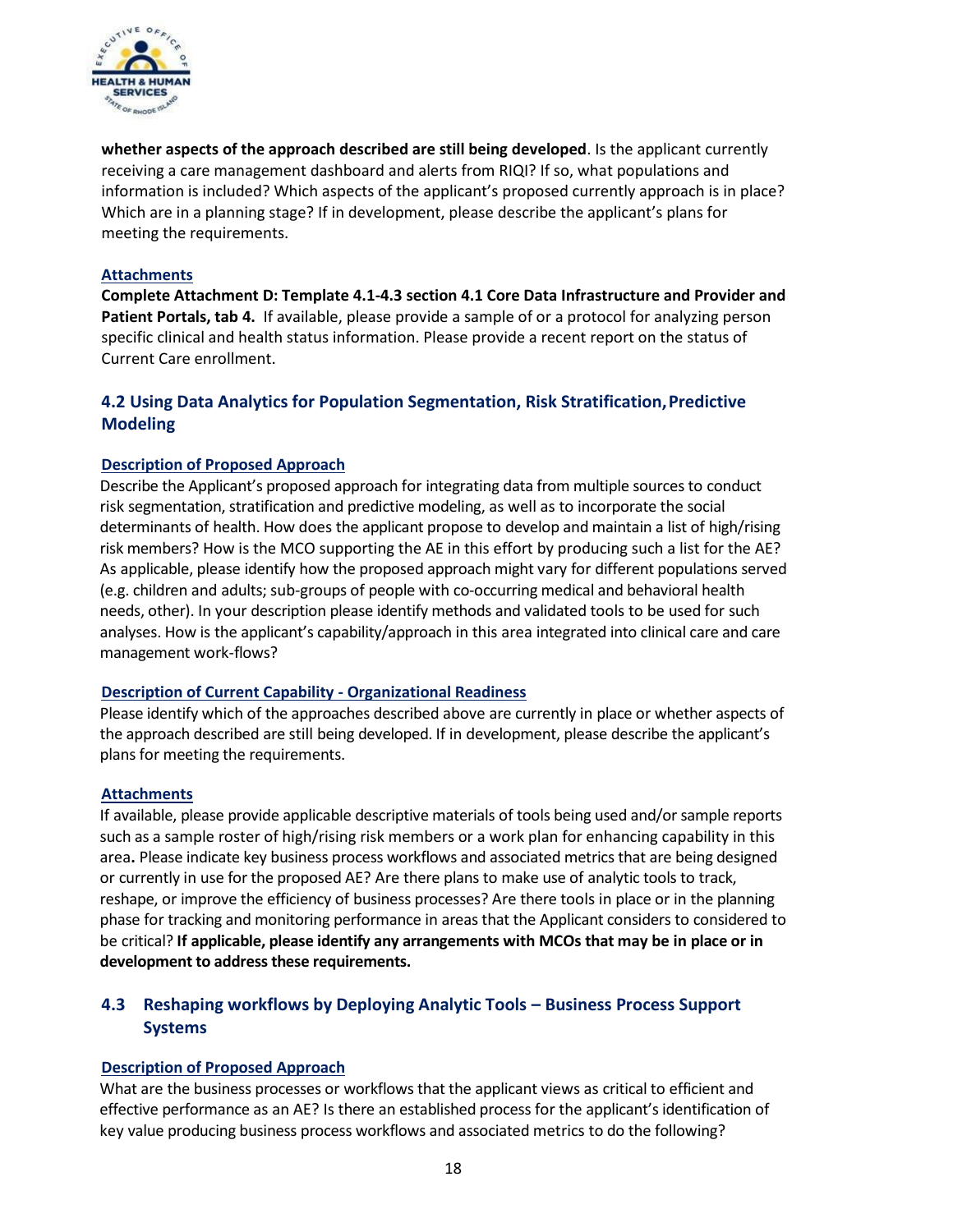

- Improve integrated care management and follow-up across the continuum
- Improve efficiency of operations in addressing the needs of attributed populations
- Identify outlier utilization
- Track and review performance

#### **Description of Current Capability - Organizational Readiness**

Please identify which of the approaches described above are currently in place or whether aspects of the approach described are still being developed.

#### **Attachments**

Please attach a summary table of key business process metrics for management of the AE's operations.

#### <span id="page-19-0"></span>**4.4 Integrating Analytic Work with Clinical Care and Care Management Processes**

#### **Description of Proposed Approach**

HIT tools can provide clinical decision support based on evidence-based care pathways to providers to offer points of reference in their development of plans of care. Does the applicant have a systematic process to integrate developments in evidence-based care into support for clinical and care management practice? Discuss the applicant's proposed approach to integrating analytics into clinical care and care management in such areas as clinical decision support tools, early warning systems, dashboards, direct messaging, alerts, or others to support improvements in clinical care management across the continuum. These can include:

- HIT tools to provide screening and clinical decision support based on evidence-based clinical pathways, inclusive of behavioral health and social determinants of health, to offer points of reference for use in development of plans of care.
- Data based processes to support care coordination, identification of health disparities, and social determinant of health needs by domain, efficient utilization of services and tracking of costs of care;
- Analysis of gaps, needs, risks based on evidence-based practice and patient/member profiles (e.g. medical care gaps for persons with behavioral health or substance use conditions; improve medications management, adherence);
- Provision of actionable information to providers within the system
- Enhance care coordination/management for members at highest risk;
- Provide an early warning system for effective care management;
- Support management of care transitions in real-time (Hospital ED and discharges).

#### **Description of Current Capability - Organizational Readiness**

**Please identify which of the approaches described above are currently in place or whether aspects of the approach described are still being developed**. Does the applicant currently have an agreement with RIQI through which RIQI provides notifications or other dashboard to some or all providers participating in the proposed AE? If, so please describe.

#### **Attachments**

As available attach sample printout of decision support tool, gap analysis report, early warning reports/alerts, dashboards, direct messaging, or other tools used to integrate data analytic capability work with clinical care and care management.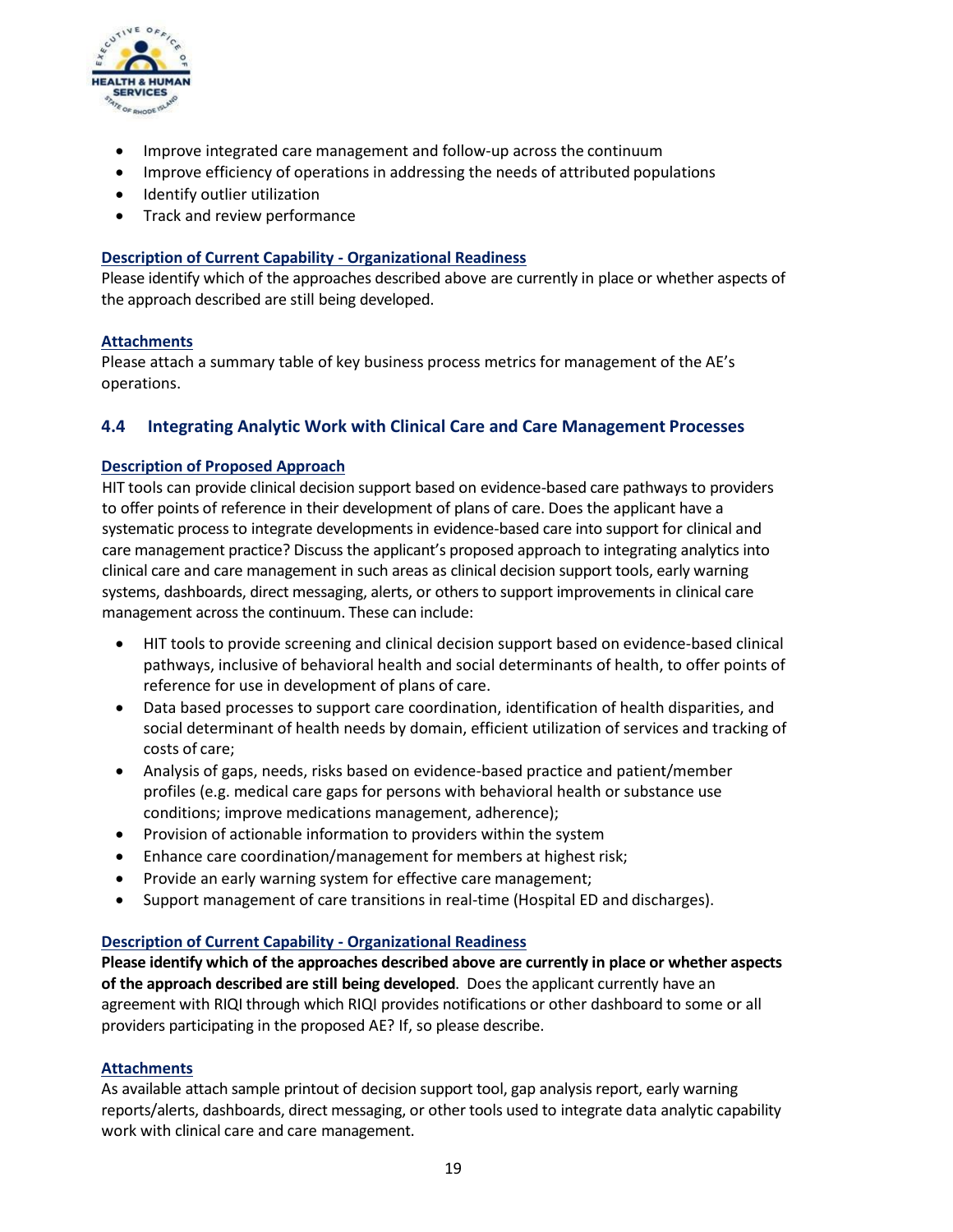

# **4.5 Staff Development – Training**

#### **Description of Proposed Approach**

The best analytic tools will only be as effective as the preparedness of staff to make effective use of the tools, information, and metrics in the ways that work is conducted and monitored. Discuss how providers and their staff are trained or will be trained in use of technology tools and information to analyze and improve the management of member health. Please describe how staff are prepared to best use data and reports as internal feedback to identify deviations from best practices and for planning improvements in quality. If applicable, please identify any arrangements with MCOs that may be in place or in development to address these requirements.

#### **Description of Current Capability - Organizational Readiness**

**Please identify which of the approaches described above are currently in place or whether aspects of the approach described are still being developed**. If in development, describe the applicant's plans for staff development and training. Please note for reference if, or how, the applicant's proposed approach is to be developed in conjunction with the expectations of Section 5.3 of the Certification Standards, "System Transformation and the Healthcare Workforce".

#### **Attachments**

If applicable, please provide sample descriptive material of recent staff training in related areas.

# <span id="page-20-0"></span>**DOMAIN #5: COMMITMENT TO POPULATION HEALTH AND SYSTEM TRANSFORMATION (Maximum of 12 points in this section)**

*Central to the AE is progression to a systematic population health model that works to improve the health status of the entire attributed population while systematically segmenting subpopulation risk groups with complex needs to implement focused strategies to improve their health status. An effective system recognizes interrelated conditions and factors that influence the health of populations over the life course, identifies systematic variations in their patterns of occurrence, and develops a road map to address social determinants of health based on recognized best practices locally and nationally. Along with clinical and claims data, the entity identifies population needs in collaboration with state and local agencies using publicly available data to develop a plan.*

#### <span id="page-20-1"></span>**5.1 Key Population Health Elements**

#### **Description of Proposed Approach**

What is the Applicant's approach to development and implementation of an integrated strategic plan for population health that is population based, data driven, evidence-based, team based, person and family centered, integrated BH, identifies and addresses modifiable risk factors and recognizes the social determinants of health? Describe the team-based model being deployed for care management, care coordination and transitions of care, including working with Community Health teams and or community health workers. **Please identify any arrangements with MCOsthat may be in place or in development to address these requirements.** 

#### **Description of Current Capability - Organizational Readiness**

Please identify which of the approaches described above are currently in place or whether aspects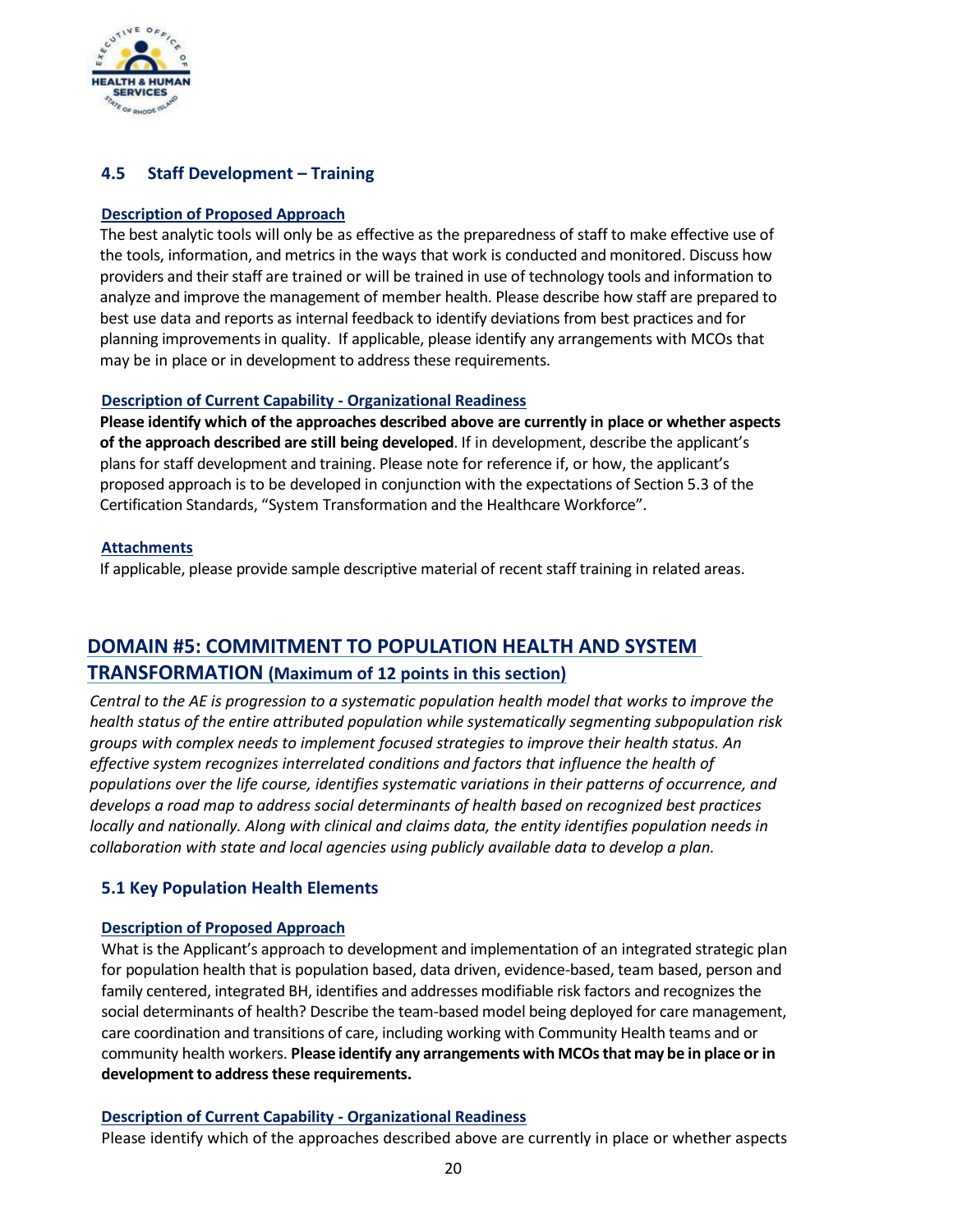

of the approach described are still being developed. What are the tools that the applicant currently uses or plans to develop to monitor implementation of its approach to population health strategy?

# <span id="page-21-0"></span>**5.2 Health Equity & Social Determinants of Health**

#### **Description of Proposed Approach**

**Please provide a summary of the Applicant's proposed strategic approach to identifying and addressing social determinants of health as described in Section 5.2 of the Certification Standards**. Elaborate on the social factors and interventions that the applicant considers to be most critical to the health of the populations(s) and sub-populations included within the applicants expected attributed membership.

Does the Applicant have planned or established methods for arranging supports in high stress areas of social determinants of health (SHOH) such as?

- Housing stabilization and support services;
- Housing search and placement;
- Food security;
- Connectivity with internet and digital devices to enable tele-health capacity
- Safety and domestic violence for attributed members who have experience of violence.
- Need for utility assistance;

Many of the areas noted above are interrelated. EOHHS is particularly concerned with the adverse health effects associated with the loss or absence of a home. A growing body of research underscores the importance of a stable living arrangement for improved health outcomes. **In considering social determinants applicants are encouraged to give attention to services that are supportive of promoting the maintenance and establishment of stable housing.** If applicable, please identify any arrangements with MCOs that may be in place or in development to address these requirements.

#### **In-House Capacity, Partnerships, Established Relationships**

**Please describe the applicant's organizational approach to developing the capability to mitigate the impacts of critical areas of social need for members facing such highly stressful circumstances**. What key areas of social need does the applicant propose to address? Does the AE have proposed approaches for facilitating assistance in these key SDOH areas? To what degree is this through existing in-house capacity? Are there specific partners relationships that bring capability in this area? For example, Applicants may have in-house capacity, they may have established relationship with other parties that provide social supports on-site, or they may have established referral relationships with separate agencies. Is the applicant planning to partner with MCO(s) in the identification of and/or coordination of services? Are there other established or developing formal working relationships that are part of the Applicant's approach?

#### **Assessment - Identification and Evaluation**

**What is the applicant's proposed approach to identification of social needs?** Does the applicant have a defined protocol and SDOH screening tool? If so, please attach a copy of the protocol and tool. As applicable, describe the methods that are to be used to identify rising risk or high-risk individuals in its attributed population? Describe how the applicant's screening and the resulting outcome are captured in EHRs and/or population health tool and the capacity to analyze and report out on specific SDOH needs based on positive screens.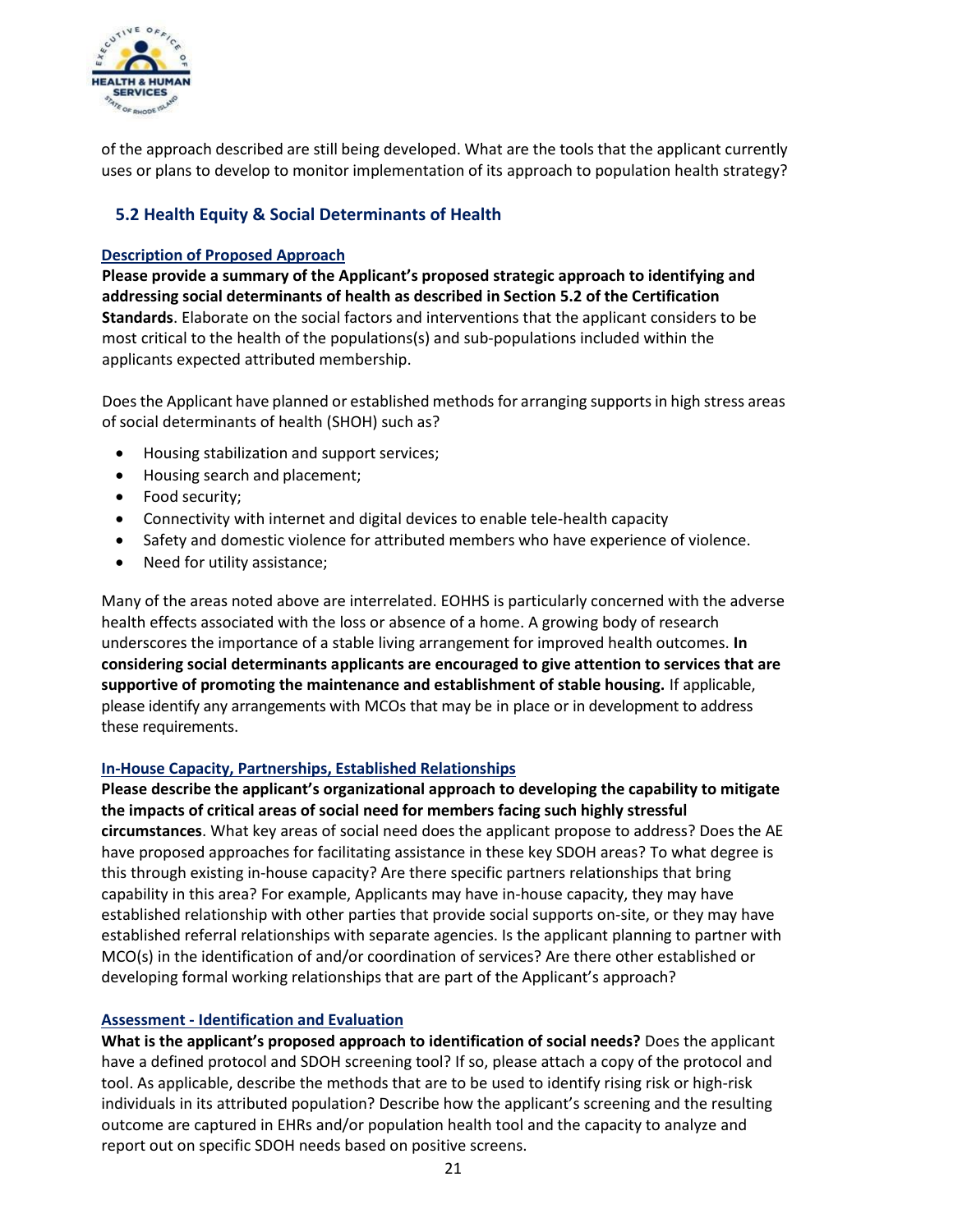

# **Tracking and Follow-up of Referrals**

When critical social stressors are identified what are the applicant's proposed actions to be taken to maximize the degree that attributed members receive appropriate supports? What are the methods for tracking and follow up of referrals? Are there established protocols with CBOs to ensure patients receive supportive services to address indicated social needs, this may include warm-transfers, closed-looped referrals, navigation and case management/coordination? Are there formal relationships/agreements/contracts with providers of social support services that provide for warm transfers and communication back to the AE? Are their agreed upon actions, follow up to maximize the degree that members receive the needed assistance? If the Applicant has established protocols in these areas, please attach a copy. If the applicant is participating in a centralized HIT investment for SDOH screening, referral and follow up, please indicate and provide supporting evidence.

#### **Collaborative Process**

EOHHS is committed to strengthening the linkages between the provisions of health care services and services aimed at addressing social determinants of health. This is particularly important for rising risk and high-risk individuals and sub-populations. EOHHS recognizes that this is an emerging emphasis in health services and there is opportunity for learning how to best address these needs. Applicants will be asked to participate in collaborative process with EOHHS to develop standards for such areas as:

- Development of strategies and metrics for successful social service interventions;
- Data sharing between AE and social service providers to facilitate successful interventions;
- Best practices for formal and informal relationships between AEs and socialservice providers to support successful interventions;
- Approaches that the CBO track and report on referrals from the AE, through a monthly list of all attributed AE members who have been referred, and the status of interventions
- Identification of social needs intervention gaps in Rhode Island; and
- Future infrastructure needs to support social needs intervention for Rhode Islanders.

# **Applicants are asked to provide a statement affirmatively committing to their participation in this ongoing collaborative process.**

#### **Description of Current Capability - Organizational Readiness**

**Please identify which of the approaches described above are currently in place and which are still being developed.** What is the status of the in-house capacity and/or formal relationships for social supports? If there is a standardized SHOH assessment tool and protocol for identifying SDOH, please describe the status and attach related documentation. Similarly, please attach if there are currently established methods for tracking and follow up of referrals please describe the status and attach related documentation. Are if there are formal

relationships/agreements/contracts with providers of social support services that provide for warm transfers and communication back to the AE please describe the status and attach related documentation.

#### **Template, Attachments**

If the applicant's approach is based on in-house resources, please provide an organization chart identifying those resources and how those resources are integrated into to the larger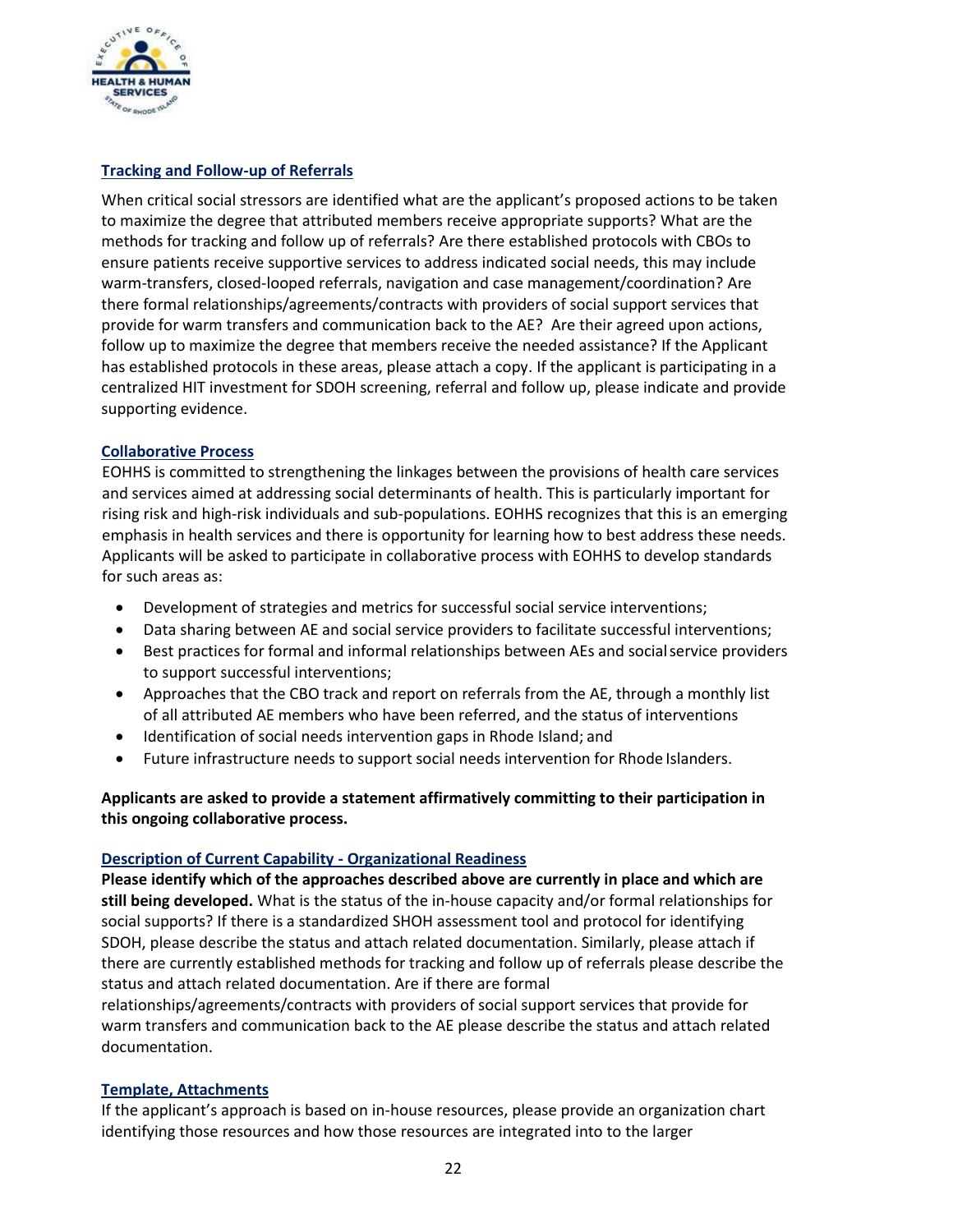

organization. If the applicant's approach is through established relationships with outside parties, please identify those relationships and associated services. As available please provide letters of support or agreement with such agencies and/or any agreed upon protocols for coordinating services with those agencies.

**Please complete Attachment D, Template 5.2 SDOH, Tab 5.** If available, please provide a sample of SDOH related assessment tools and protocols in use for SDOH. If available, please provide a sample of recent reports on tracking and follow up of SDOH related referrals**.** Please provide a statement of commitment to participate in the collaborative process described above as that process is developed.

# <span id="page-23-0"></span>**5.3 System Transformation and the Healthcare Workforce**

#### **Description of Proposed Approach**

Briefly describe the applicant's proposed approach to supporting RI's [healthcare workforce](http://www.eohhs.ri.gov/Portals/0/Uploads/Documents/Workforce/HWT-ExecSumm.pdf)  [transformation](http://www.eohhs.ri.gov/Portals/0/Uploads/Documents/Workforce/HWT-ExecSumm.pdf) [priorities.](http://www.eohhs.ri.gov/Portals/0/Uploads/Documents/Workforce/HWT-ExecSumm.pdf) Specifically, is the applicant currently participating in partnerships with the Department of Labor and Training in conjunction with the University of Rhode Island (URI), Rhode Island College (RIC), Community College of Rhode Island (CCRI), and/or other education and training providers to address RI's healthcare workforce transformation priorities? In addition, please respond to the following questions:

- Does the Applicant have any partnerships with secondary schools, public workforce development agencies, and/or community-based organizations to help prepare culturally and linguistically-diverse students and adults for healthcare jobs and careers? If so, please describe.
- What commitments is the Applicant prepared to make to partner with education and training providers to address RI's healthcare workforce transformation priorities.
- Describe the Applicant's current efforts to train and educate its current and future workforce.
- Describe the training, skills, knowledge, and/or occupations that are most essentialto achieving the Applicant's objectives as an AE.

#### **Description of Current Capability - Organizational Readiness**

Please identify which of the approaches described above are currently in place and which are still being developed along with a summary regarding activities described above**.** 

# <span id="page-23-1"></span>**DOMAIN #6: INTEGRATED CARE MANAGEMENT**

# **(Maximum of 12 points in this section)**

The AE shall create an organizational approach to care integration and document such approach in a plan that defines a strategy to integrate person-centered medical, behavioral, and social services for individuals at risk for poor outcomes and avoidable high costs. The integration approach will be developed in collaboration with providers across the care continuum and incorporate evidencebased strategies into practice. An effective AE must have a systematic process to target the top 1% - 5% most complex patients in each relevant subpopulation for care management and support. The AE will have tools to systematically track and coordinate care across specialty care, facility- based care and community organizations. The AE will also demonstrate the ability to rapidly and effectively respond to changes in a condition with interventions and care plan refinements as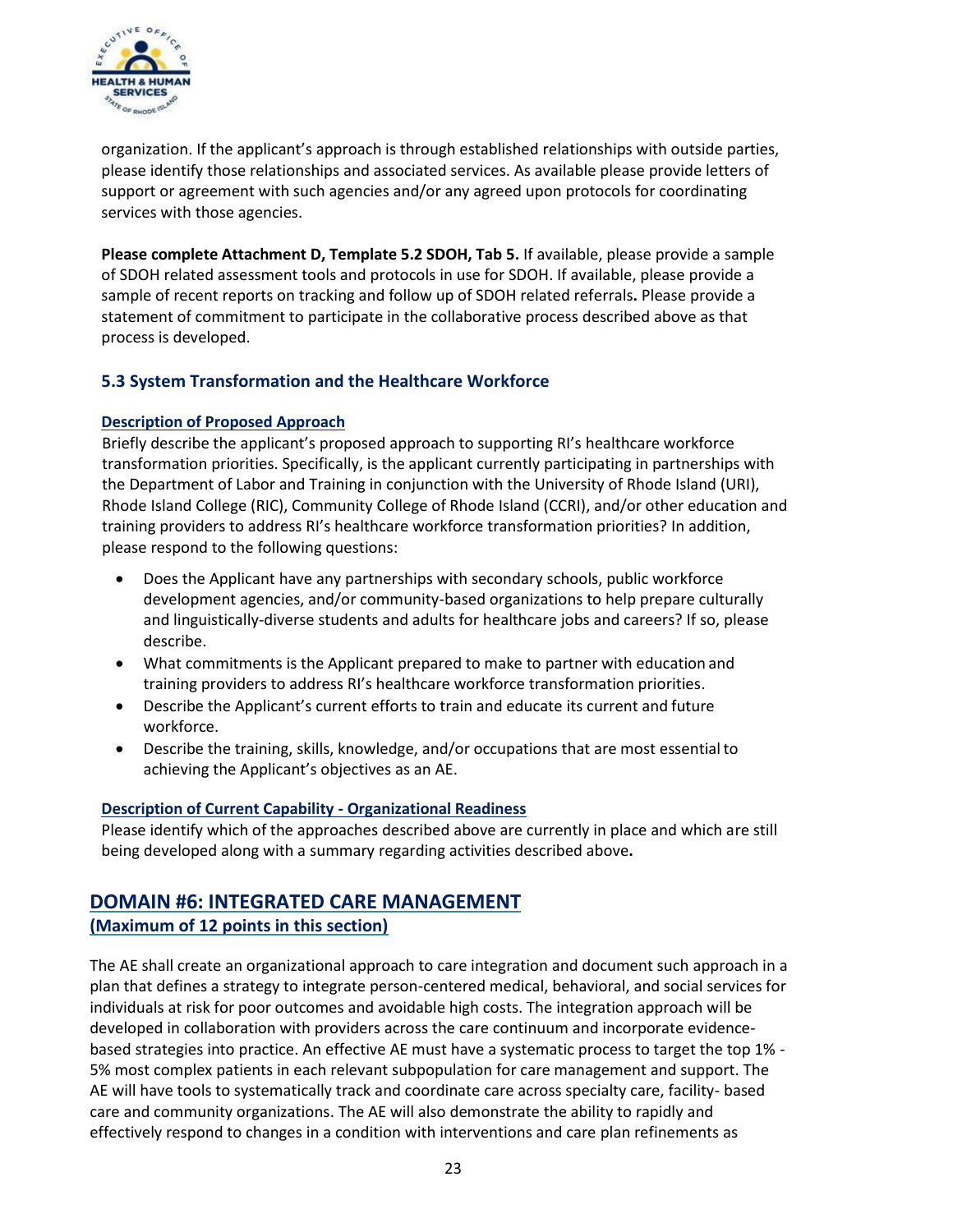

needed to enable such individuals to remain in the community. Such entities shall demonstrate protocols and/or defined strategies to work collaboratively with providers across the continuum of services

An AE should have a care coordination team with specialized expertise pertinent to the characteristics of each targeted population. The goal is to create interdependence among institutions and practitioners and to facilitate collaboration and information sharing with a focus on improved clinical outcomes and efficiencies.

Care coordination for high-risk members should include an individualized person-centered care plan based on a comprehensive assessment of care needs, including incorporation of plans to mitigate impacts of social determinants of health. Person centered care plans reflect the patient's priorities and goals, ensures that the member is engaged in and understands the care he/she will receive, and includes empowerment strategies to achieve those goals.

# <span id="page-24-0"></span>**6.1 Systematic Processes to Identify Patients for Care Management**

In earlier sections of this application (e.g. Domain #4: IT Infrastructure – Data Analytic Capacity and Deployment and in Section 5.2 on Social Determinants of Health) the applicant described processes for identifying patients for care management. No additional description of those processes is requested. Rather in Sections 6.2 Applicants are asked to more specifically describe the capabilities of the Care Management team and in Section 6.3 to describe their approach to implementing an individualized person-centered care plan.

# <span id="page-24-1"></span>**6.2 Defined Care Management Team with Specialized Expertise Pertinent to Characteristicsof Rising Risk and High-Risk Target Population**

# **Description of Proposed Approach**

Please describe the applicant's proposed approach to providing care management team(s) that support the work of the AE. Is care management centralized across the entire AE or is practice level care management leveraged? Describe the staffing complement, locations, and configurations envisioned for complex care management teams. Does the care management capacity include a well-defined set of providers inclusive of PCPs, BH, & Social Services (e.g. Community Health Worker)? Does this include participants from multiple organizations across disciplines? How does the proposed structure provide specialized expertise for work with distinct sub- populations?

- Integration of BH (including SUD) and Medical care children, adults,
- Coordination of care for persons with chronic diseases including medical management,
- Coordinating transitions of care (ED, hospital, home, SNF)
- Coordination of care for persons requiring home and community-based services
- Coordination of care for persons requiring supporting social services

If applicable, please identify any arrangements with MCOs that may be in place or in development to address these requirements.

#### **Description of Current Capability - Organizational Readiness**

Please identify which of the approaches described above are currently in place and which are still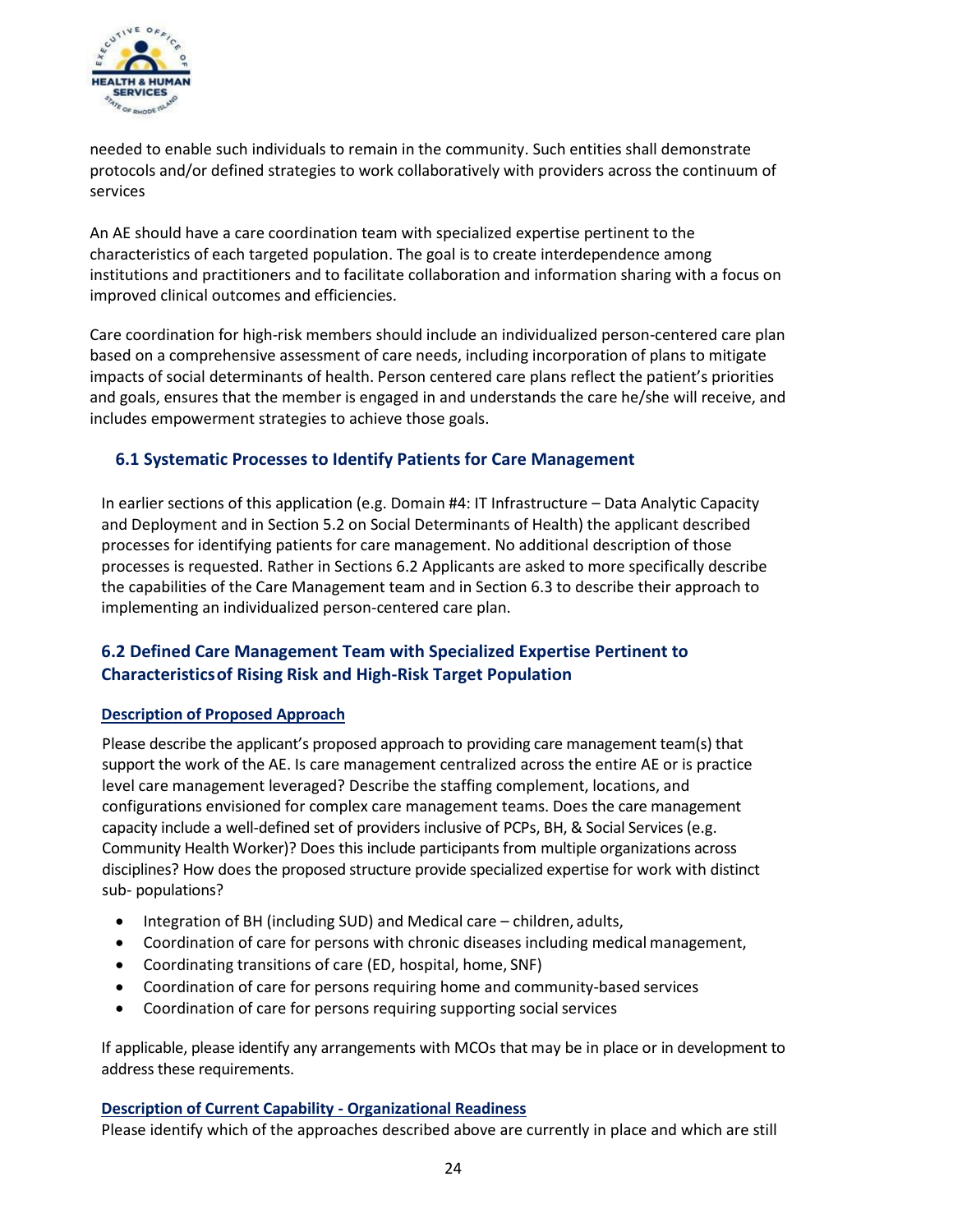

being developed.

#### **Template, Attachment**

**Please complete Attachment D Template Domain 6.2-Care Management team, tab 6.** Or, if the template does not enable the applicant to properly describe its approach to 6.2, please attach a grid that provides a better description of the Care Management team(s).

# <span id="page-25-0"></span>**6.3 Individualized Person-Centered Care Plan – Care Management for Rising Risk, High-Risk Targeted Members**

#### **Description of Proposed Approach**

Please describe the applicant's proposed approach to meeting the requirements of Section 6.3 for an individualized person-centered care plan for rising risk and high-risk members with complex health needs. What is the Applicant's description of a person-centered care plan? Are there systematic and uniformly applied protocols for development of individualized care plans? If so, how does the care plan process:

- Incorporate assessment of gaps in care, functional status, behavioral health and social service needs, managing transitions, increased patient medication adherence and use of medication therapy.
- Include as appropriate a mitigation strategy for social determinants.
- Promote inter-disciplinary coordination across the continuum of care.
- Ensure a Person-centered approach developed in collaboration with the member or caregiver and is driven by the member's priorities, motivations, and goals, ensures that the member is engaged in and understands the care she will receive.
	- o Strength based, culturally and linguistically informed, and built around the person, not only services.
	- o Includes processes for working closely with members, family members and caregivers, range of providers to assure adherence to the care plan.
	- o Encourages patient and/or family health education and promotion.
	- o Leverages Home-based services, and telephonic and web-based communications, group care, and the use of culturally and linguistically appropriate care.

If applicable, please identify any arrangements with MCOs that may be in place or in development to address these requirements.

#### **Description of Current Capability - Organizational Readiness**

Please identify which of the approaches described above are currently in place and which are still being developed. Are there protocols guiding this process? Please provide a sample of a protocol used for Individualized Care Plan Development for people with complex needs. Are such protocols utilized uniformly across the AE? Do the care plans reside in an electronic format that permits review by multiple members of the team? Does the Applicant have a proposed approach for the further development of care plan development, management, and tracking? Are there individual and aggregate reporting tools that track progress and flag key events and needs for follow up interventions?

#### **Template, Attachments**

Please provide a copy of a protocol used for Individualized Care Plan Development, a sample plan, and a sample of a report(s) that tracks progress and key events.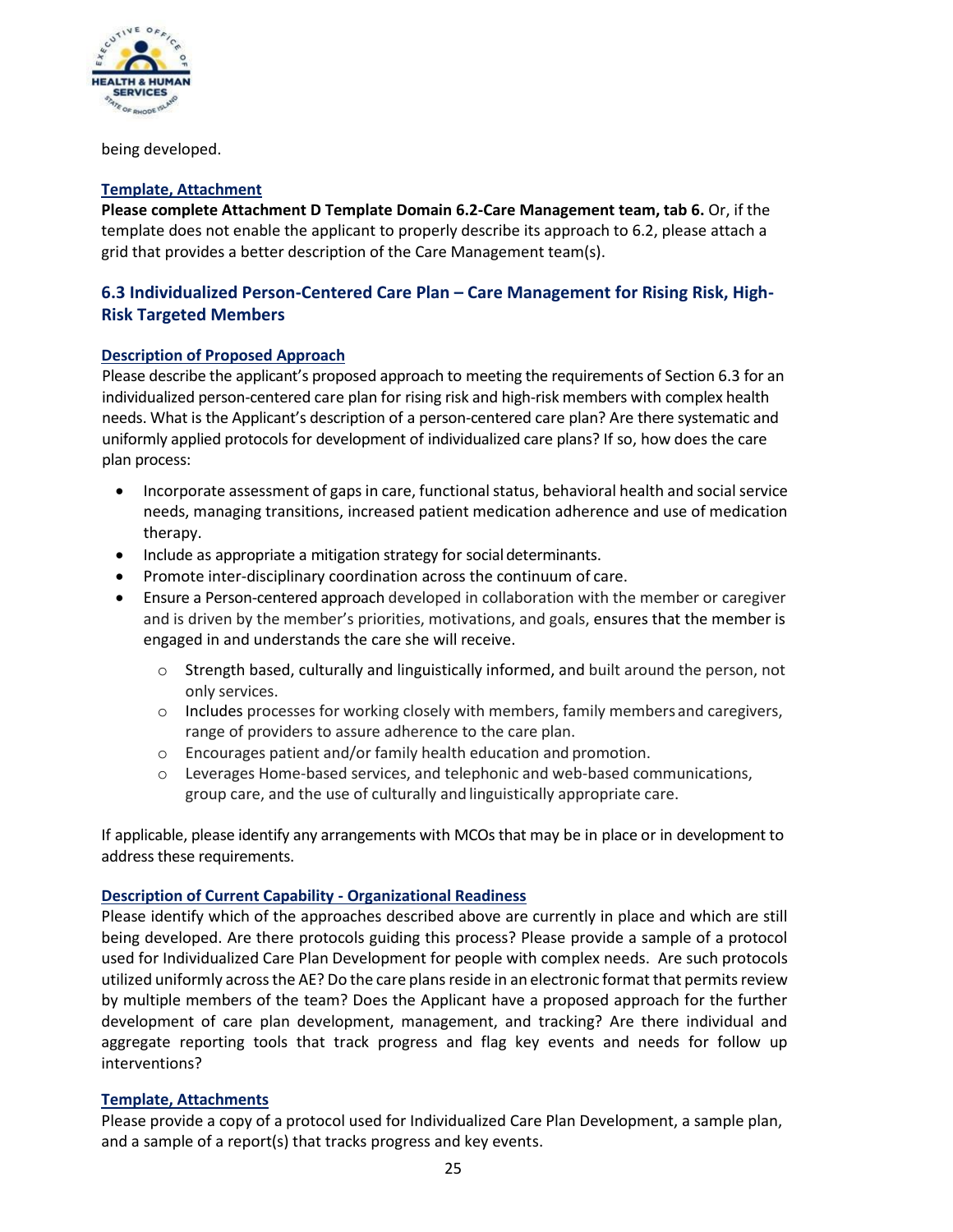

# <span id="page-26-0"></span>**DOMAIN #7: MEMBER ENGAGEMENT (Maximum of 10 points in this section)**

An AE must have defined strategies to maximize effective member contact and engagement, including the ability to effectively outreach to, and connect with, hard-to-reach high need target populations. The best strategies will use evidence-based and culturally appropriate engagement methods to actively develop a trusting relationship with patients. A successful AE will make use of new technologies for member engagement and health status monitoring. Social media applications and telemedicine can be used to promote adherence to treatment and for support and monitoring of physiological and functional status of older adults. Recognizing that many of these new technologies for health status monitoring and health promotion are not currently covered benefits, EOHHS anticipates that successful AEs will begin by promoting such products and encouraging their use and anticipates that infrastructure investments (including HSTP incentive funds) may be utilized to develop such capacities.

# <span id="page-26-1"></span>**7. 1 Defined Strategies to Maximize Effective Member Contact and Engagement**

#### **Description of Proposed Approach**

Describe population-specific, evidence-based patient-engagement strategies the applicant will use to fully engage patients, family and caregivers (formal and informal) in care. In doing so describe the applicant's strategy to effectively outreach to, and connect with, hard-to-reach high need target populations. How is the applicant's strategy designed to include the following elements?

- A communication approach that is culturally and linguistically appropriate and recognizes highly complex, multi-condition high cost members which recognizes that the roots of many problems are based in childhood trauma; that many of the highest need individuals have a basic mistrust of the health care system. Members may not have a primary existing affiliation with a PCP.
- Identified population specific strategies, methods to actively develop a trusting relationship using evidence-based and patient-centered engagement methods.
- Use of culturally and linguistically competent communication methods and materials with appropriate reading level and communication approaches.

If applicable, please identify any arrangements with MCOs that may be in place or in development to address these requirements

#### **Description of Current Capability - Organizational Readiness**

Please identify which of the approaches described above are currently in place and which are still being developed.

# **Attachments**

Attach sample protocols to guide these efforts and a sample of pertinent communication materials.

# <span id="page-26-2"></span>**7.2 Implementation, Use of New Technologies for Member Engagement, Health Status Monitoring, and Health Promotion**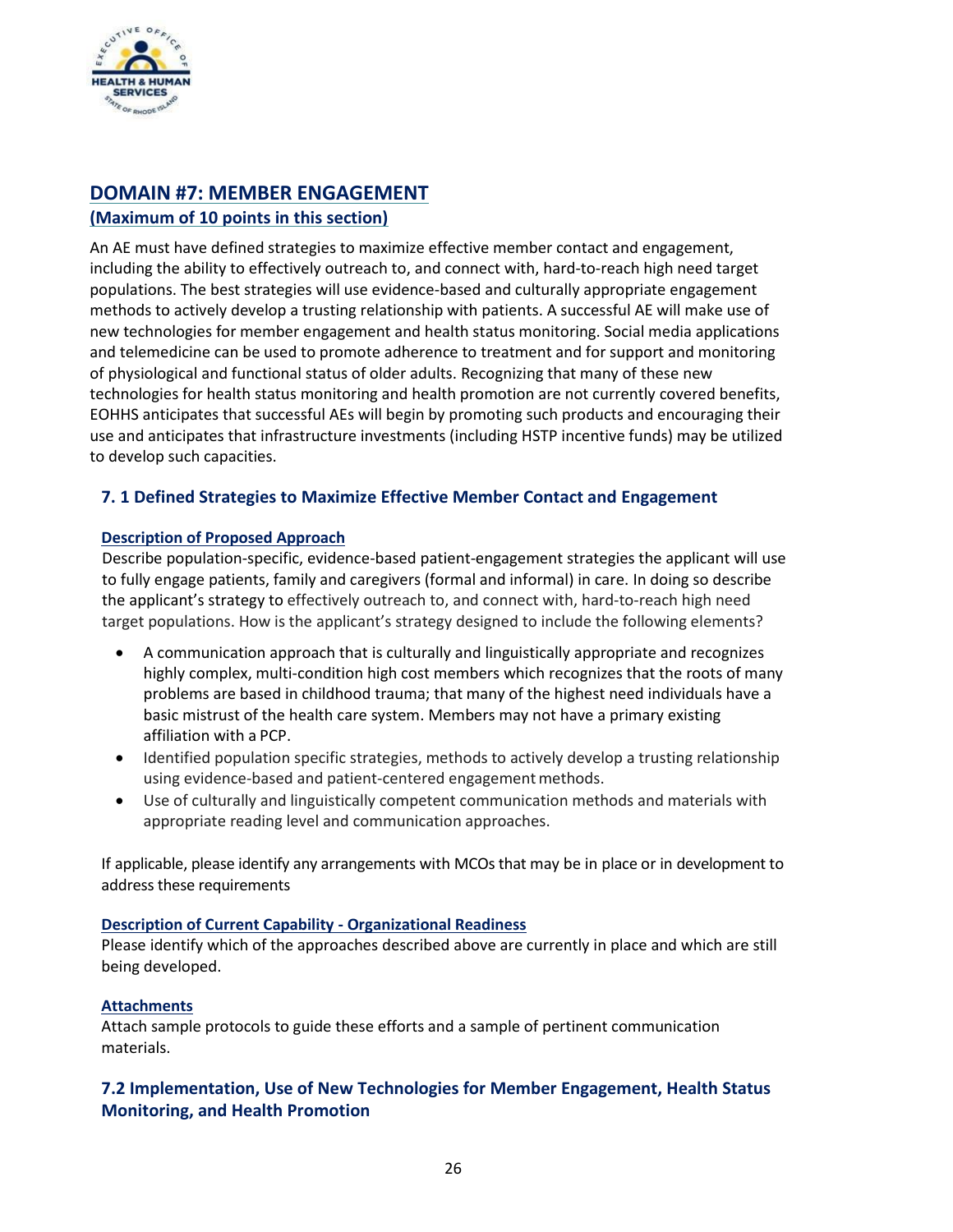

#### **Description of Proposed Approach**

Discuss any current capabilities or proposed plans to promote patients' use of technology products that support monitoring and management of conditions and symptoms, functional status, or allow patients who would otherwise be isolated to be connected socially as well as to the health care system. Does the applicant have a proposed strategy for enhanced capabilities to educate members and/or to promote the use of technologies for member engagement? This could include technologies that may not be covered by Medicaid but might support/enable people to be better able to manage their health conditions, such as:

- o Products that support monitoring and management of an individual's physiological status and mental health (e.g. vital sign monitors, blood pressure monitoring devices, activity/sleep monitors, mobile PERS with GPS).
- $\circ$  Products that support monitoring and maintaining the functional status of vulnerable adults in their homes (Fall detection technologies, environmental sensors, video monitoring).
- $\circ$  Technologies, products that support both informal and formal caregivers providing timely, effective assistance.
- o Social media applications to promote adherence to treatment.
- o Technologies that enable vulnerable adults to stay socially connected (Social communication/PC mobile apps for remote caregivers, cognitive gaming & training, social contribution).
- o Telemedicine, remote-tele-monitoring and /or web-based applications.

If applicable, please identify any arrangements with MCOs that may be in place or in development to address these requirements

#### **Description of Current Capability - Organizational Readiness**

Please identify which of the approaches described above are currently in place and which are still being developed.

# <span id="page-27-0"></span>**DOMAIN #8: QUALITY MANAGEMENT**

**Maximum of 10 points in this section)**

# <span id="page-27-1"></span>**8.1 Quality Committee and Quality Program**

#### **Description of Proposed Approach**

Describe the applicant's Quality Committee. Does the Quality Committee have an established charter? What does the charter or by laws set forth regarding the reporting relationship of the Quality Committee to the Board of Directors (for a multiple entity Applicant) or to the Governing Committee of the AE (for a single entity Applicant)? Please describe the proposed and current membership of the Quality Committee, the provider disciplines they represent, and the organizational affiliation of the Committee members.

**Please describe the Quality Program.** Does the Quality Program have a written scope or plan of work? Does this scope or plan include equity as an integral component? lease provide a copy as an attachment to your application. Is the Quality Program approved by an action of the Board of Directors or by the Governing Committee? Describe the applicant's development and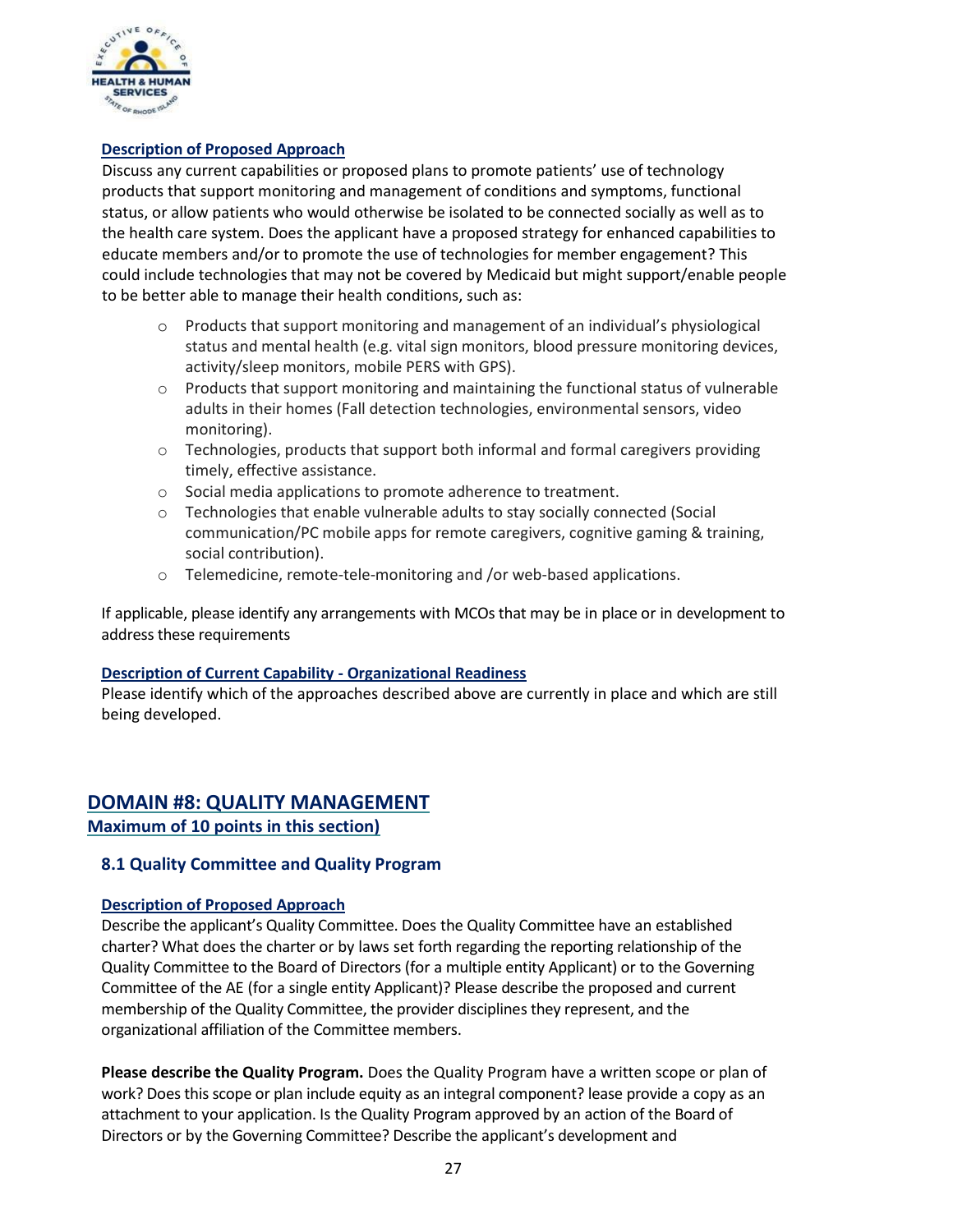

implementation of its Quality Program including clinical and operational policies. In addition to the clinical and operational aspects of the quality program, please describe how the AE is currently and or plans to measure and track health disparities, including but not limited to patient reported experiences and outcomes and how data will be used to implement change in your organization from a quality and organizational culture to address racial, health and social inequities. Describe the applicant's method of oversight of such a plan by the Quality Committee.

If applicable, please identify any arrangements with MCOs that may be in place or in development to address these requirements.

#### **Description of Current Capability - Organizational Readiness**

Please identify which of the approaches described above are currently in place and which are still being developed.

#### **Attachments**

Provide a copy of the Quality Committee's charge or charter and the Quality Program scope or plan of work.

#### <span id="page-28-0"></span>**8.2 Methodology for Integration of Medical, Behavioral, and Social Supports**

#### **Description of Proposed Approach**

Describe the methods and processes adopted or proposed by the applicant to advance the integration of medical, behavioral, and social supports for AE members. How is this methodology incorporated across AE providers and other providers as pertinent to the structure of the proposed AE? If applicable, please identify any arrangements with MCOs that may be in place or in development to address these requirements

Please describe proposed approaches to monitor compliance with adopted protocols, including the remedial processes and penalties for failure to comply. How will the applicant employ its internal assessments of cost and quality of care to continuously improve the AE's care practices?

#### **Description of Current Capability - Organizational Readiness**

Please identify which of the approaches described above are currently in place and which are still being developed.

#### **Attachments**

Provide executed Policies and Procedures and Operational Protocols that have been adopted to advance such integration.

#### <span id="page-28-1"></span>**8.3 Clinical Pathways, Care Management Pathways, and Evidence Based Practice**

#### **Description of Proposed Approach**

Describe the proposed or current process for (a) promoting awareness and adherence to evidence- based practice and (b) integration and review of clinical pathways, care management pathways based on evidence-based practice. The minutes of, and reports to, the Quality Committee as to the performance of the Quality Program will report on implementation and tracking of defined strategies for promoting the introduction and utilization of evidence-based practices in clinical and care management pathways.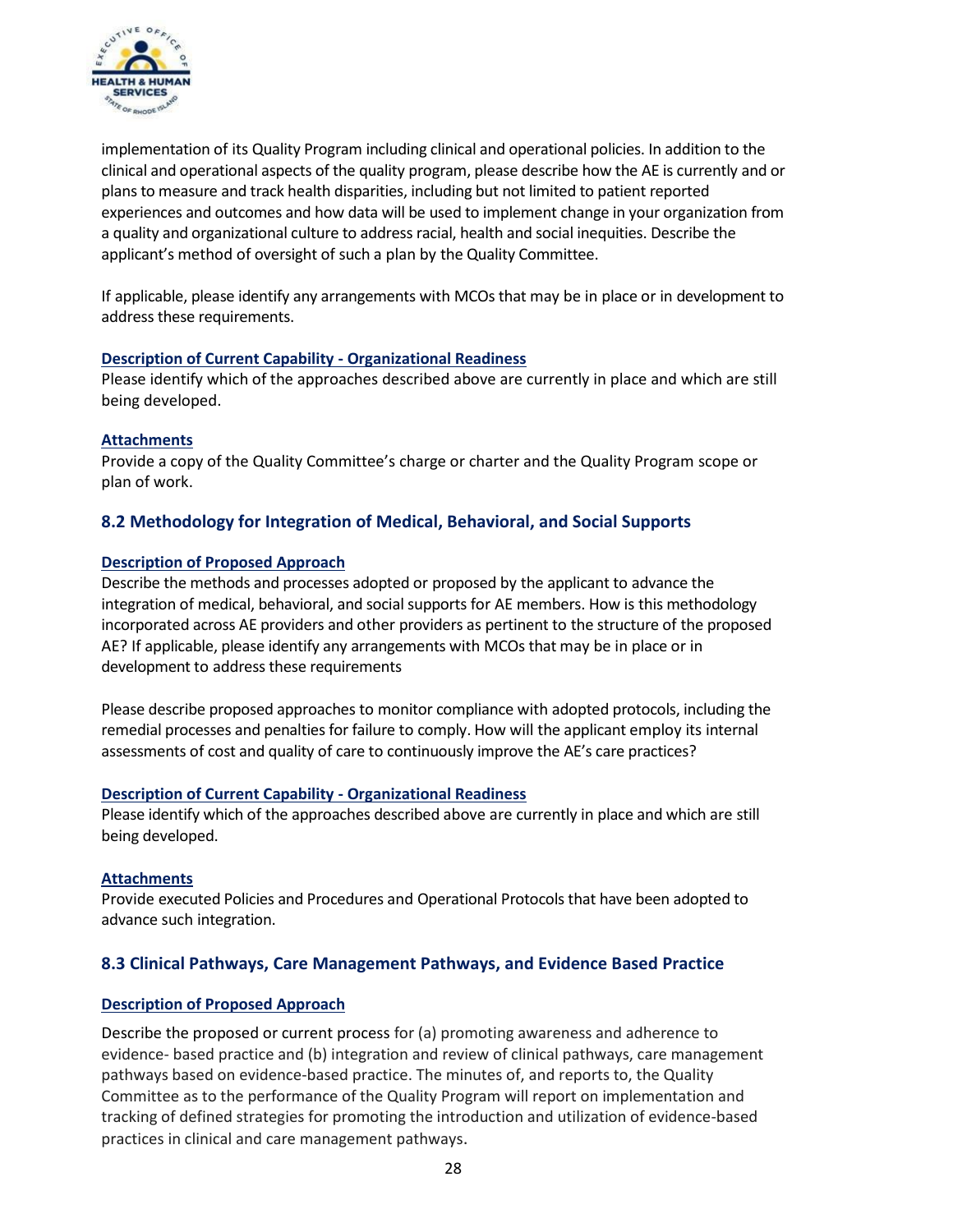

If applicable, please identify any arrangements with MCOs that may be in place or in development to address these requirements

#### **Description of Current Capability - Organizational Readiness**

Please identify which of the approaches described above are currently in place and which are still being developed.

#### **Attachments**

Attach samples of minutes from meetings of the Quality Committee or related summary reports which demonstrate evidence of the committee tracking compliance with and implementation of defined quality strategies and protocols. Attached quality plan or description of a plan if it has not yet been created.

#### <span id="page-29-0"></span>**8.4 Quality Performance Measures**

#### **Description of Proposed Approach**

Please describe the applicant's approach to identifying and being able to report on a set of core quality metrics that enable the AE to monitor performance, emerging trends, and how results are used to improve care over time. AE will have the ability to track and report on key performance metrics. Performance metrics shall include consumer reported quality measures. Please identify any arrangements with MCOs that may be in place or in development to address these requirements

#### **Description of Current Capability - Organizational Readiness**

Please identify which of the approaches described above are currently in place and which are still being developed.

#### **Attachments**

Provide for a recent period any relevant quality metrics currently tracked and reported by the applicant, along with specific baselines and identified benchmarks/goals, which will enable the AE to monitor performance, emerging trends, and consumer satisfaction.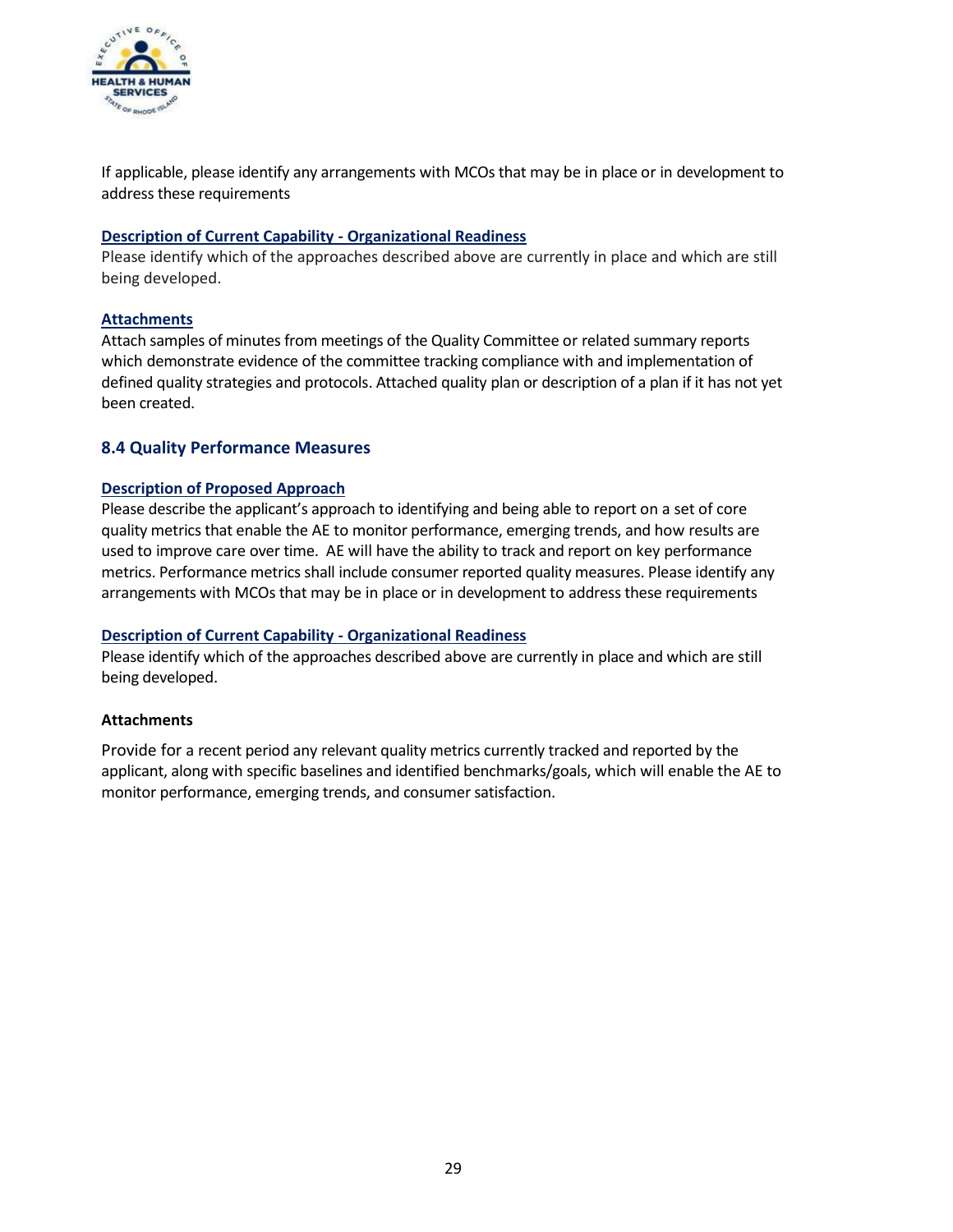

# <span id="page-30-0"></span>**SECTION 3: HSTP PROJECT PLAN**

Each AE as part of the certification process must submit a HSTP Project Plan. The HSTP project plan must identify a minimum of 3 and maximum of 5 core projects. It is the expectation that these three core projects shall be consistent over the course of the HSTP project and the associated milestone, tasks and deliverable will change year over year. HSTP Project Plans must focus on tangible projects within the AE Certification domain areas, linking recognized areas of need and opportunity to developmental tasks**.** The HSTP Project Plan must include clearly defined performance milestones. These milestones will represent tangible points of progress in the development of enhanced capabilities. The HSTP Project Plan shall support the AE in developing and enhancing its capacity for effective system transformation and for achieving quality and performance outcomes.

# **Specifications Regarding Allowable AE Specific HSTP Project Plans**

#### **Approvable HSTP Project Plans must specify:**

- **Core Goals**: Approvable project plans must demonstrate how the project will advance the core goals of EOHHS priorities and specifically the Health System Transformation Project. Goals shall identify clear objectives and steps for achieving the goals.
- **Data Driven Identification of Shared MCO/AE Priorities**

The project plan must identify a set of shared MCO/AE projects based on population specific analysis of service needs, capabilities and key performance indicators. To inform this work, the AEs shall provide a population specific analysis of its attributed population. This analysis should include an annual analysis of the geographic distribution of the AE attributed population by zip code. This geographic analysis can be done in partnership with an MCO. This analysis should inform community level strategic investments to address social determinants of health and the coordination of social services.

The data driven assessment may provide a basis for risk segmentation of the population served by the AE that can help guide project plans. Data analyses may identify patterns of gaps in coordinated care for population subgroups such as adults with co-occurring medical and behavioral health needs and/or may identify avoidable inpatient or emergency department utilization in specific geographic areas. Project plans then focus on tangible projects within the certification domain areas, such as IT capability to identify and track needs, increasing capability to exchange quality data, strengthen targeted care management, or patient engagement processes. This provides for the linkage between recognized areas of need/opportunity and developmental tasks. AE shall demonstrate a data driven approach inclusive, but not limited to the following:

- $\circ$  Data driven assessment of the specific needs of the population served by the AE
- o Specific gaps in AE capacities and capabilities as defined in the AE Certification Application
- $\circ$  Key Performance gaps, in quality and outcomes, relative to the populations served
- o Areas of potential enhancement of workforce skill sets to better enable system transformation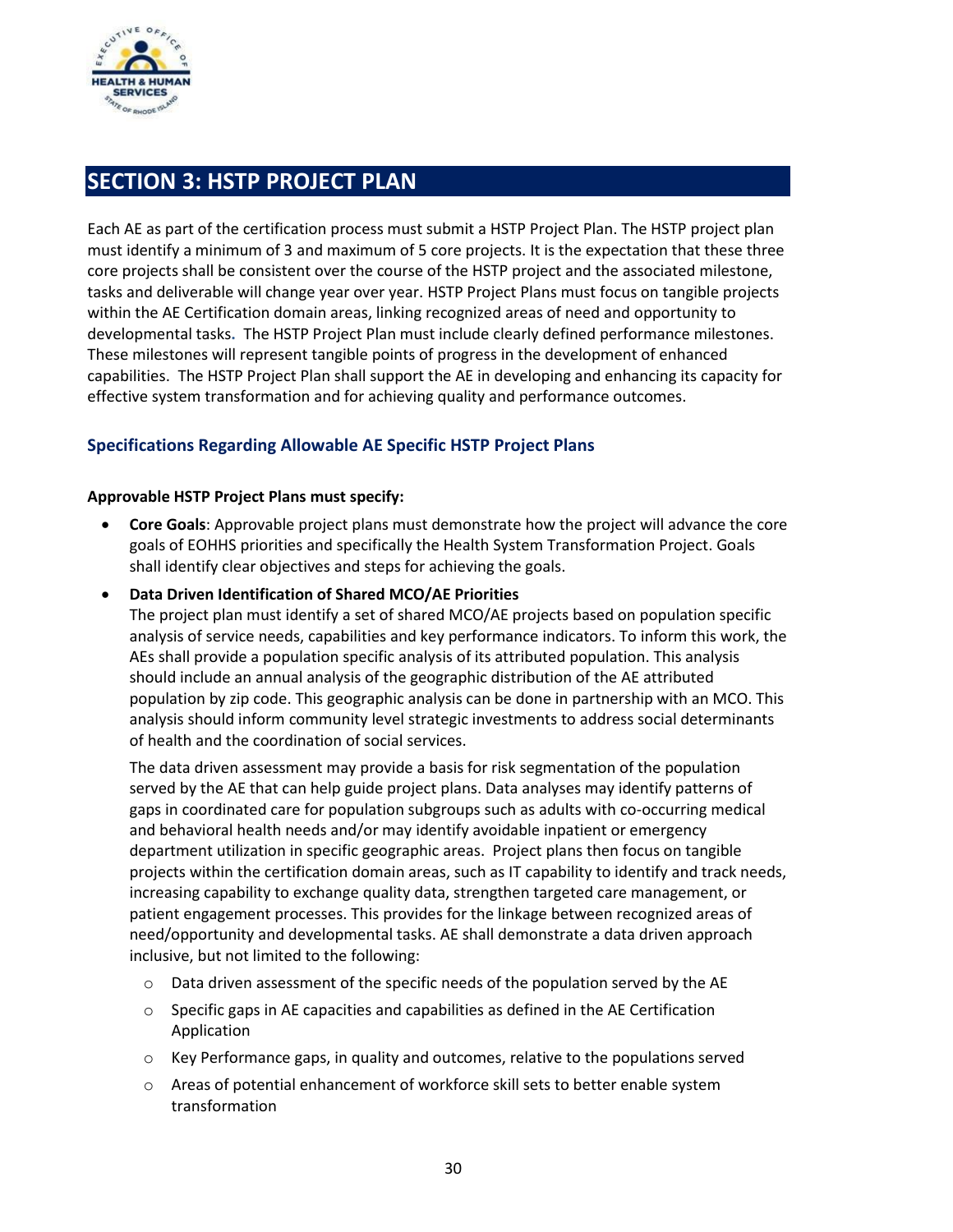

#### **AE Specific Core Projects: Workplan and Budget**

The AE must develop a multi-year workplan and budget of their core projects over the course of the program. A more detailed workplan and budget must depict the funds flows of **how incentive funds are being invested to support each project, and community-based partnerships as stipulated in the HSTP incentive program requirements.** 

**Project Milestones:** Approvable project plans must set milestones and deadlines for the meeting of milestones associated with each of the Core Projects to ensure timely performance.

#### **Attachments**

- **Attachment D: HSTP Project Plan & Measure Template**
- **AE to provide an Attributed Population Specific Analysis**

#### **HSTP Project Plan Modifications**

HSTP Project Plans may only be modified with state approval. EOHHS may require that a plan be modified if it becomes evident that the previous targeting/estimation is no longer appropriate or that targets were greatly exceeded or underachieved. The HSTP project plan will be reviewed annually as part of the annual Medicaid AE re-certification process.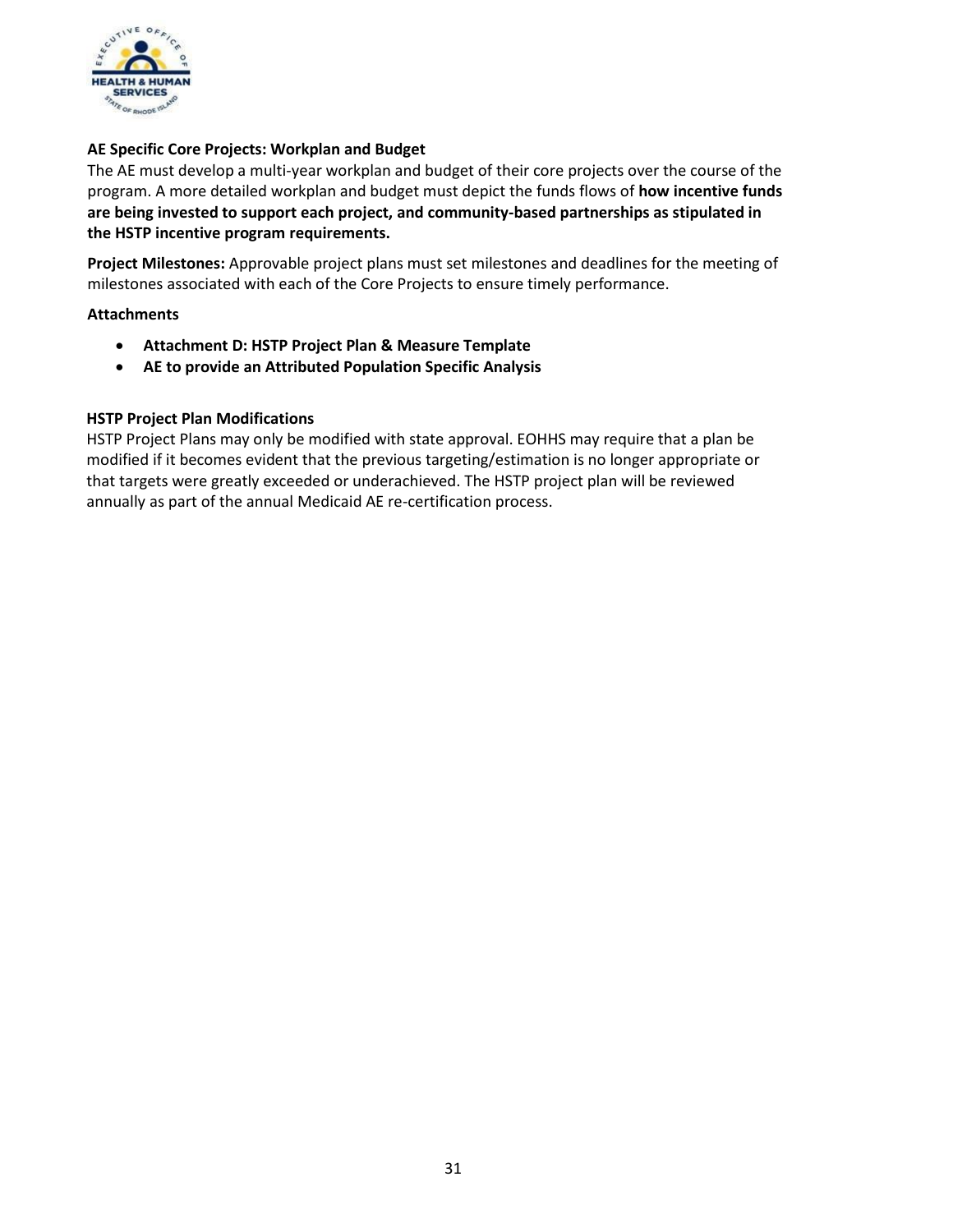

# <span id="page-32-1"></span><span id="page-32-0"></span>**SECTION 4: APPLICATION SCORING & EVALUATION**

# **4.1.1. Overview**

This section describes the scoring and evaluation procedures for review of certification applications. The Evaluation Committee's objective is to review and score proposals to determine whether submitting entities meet the certification standards set forth by EOHHS and make recommendations to the Medicaid Director as to certification. Each Evaluation Committee member's task is to conduct a comprehensive and impartial evaluation of all proposals that qualify for review.

Applicants will be scored on the technical proposal and organizational readiness as determined by completion of attestations, narrative responses, completed templates, and pertinent attachments.

Proposals will be evaluated on two dimensions:

- Technical Merits– Understanding and Proposed Approach
- Organizational Readiness

Committee recommendations on certification can result in the following outcomes:

- Full Certification
- Certified, with Conditions
- Not Certified

Based on its evaluation, EOHHS will send formal correspondence informing Applicants of the outcome of the review, that is, the Applicant is Fully Certified, Certified with Conditions, or Not Certified. Certified with conditions means that the application is sufficiently strong to warrant certification but that certain aspects of the application pertain to things that are in partial development or in planning stages. For example, the certification standards require the AE to have a Community Advisory Committee. The plans and commitment to do so may be present but the committee may not yet have been formed or has not yet met. In this case the proposal does include an identified plan and timeline to meet that requirement. The certification is conditional upon the newly-certified AE addressing the conditions in accordance with a defined project plan and timeline (e.g. that a proposed action be complete within a defined timeframe, such as four months or nine months). EOHHS anticipates that most, if not all, Applicants will have areas within Domains that are in process and proposed for further development.

Correspondence pertaining to certification with conditions will identify the conditions and timeframe for completion (e.g. final execution of proposed agreements, meeting milestones in a proposed work plan). Continued certification and eligibility for the full amount of potential incentive funds will depend on progress in meeting the certification conditions.

Organizational readiness is a combination of things that are in place at the point of application and work plans and timeframes that are thoughtful, results-oriented, and well-articulated. EOHHS further understands that for some domain areas proposed actions may be contingent on the execution of agreements with MCOs, and the projected receipt of incentive-based payments that permit the investment of those resources.

Certification will be on an annual basis, in compliance with CMS requirements. Annual re-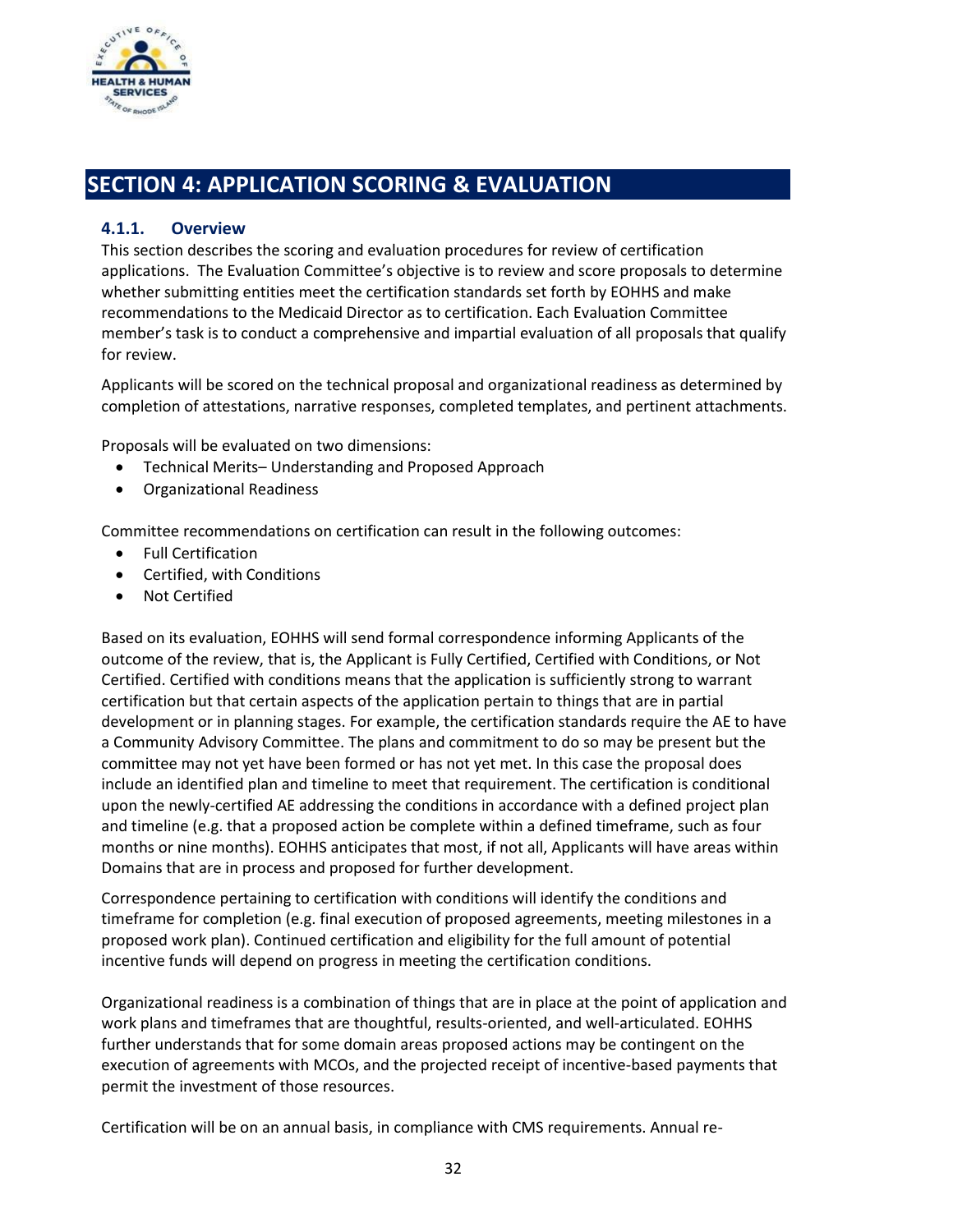

certification will be a streamlined process. AEs will be required to be comply with all standards and conditions throughout the certification period.

AEs that are certified and have an executed contract with an MCO that is compliant with EOHHS requirements documents are eligible for HSTP incentive funds. This includes AEs that are certified

with conditions. However, continued eligibility is contingent upon demonstrable progress in meeting the conditions of certification. Certified AEs will need to demonstrate to EOHHS clear progress on agreed upon timelines in meeting certification conditions to be eligible for continued receipt of HSTP incentive funds.

# <span id="page-33-0"></span>**4.1.2 Evaluation Committee and Certification**

The State shall conduct a comprehensive and impartial evaluation of all applications. Proposals will be evaluated for completeness and quality in relation to the certification standards. Final scores for each proposal will be totaled for the Committee as a whole. Certain elements of the proposals are to be scored on a pass/fail basis. The Applicant must be scored a "Pass" on these sections to qualify. Pass/Fail areas apply to the Letter of Transmittal and Assurances.

Except for the areas that will be scored pass/fail, a scoring instrument using a rating system of  $1 -$ 5 points will be used to evaluate the entity's responses to the specific elements of the Certification Standards. The proposal will be scored both on technical merits (Understanding and Proposed Approach) and on Organizational Readiness.

- The maximum amount of points that can be scored for the Technical Proposal is 100 points.
- Organizational Readiness will be scored on a weighted average of 1 to 5.

The table below sets forth the overall scoring requirements for certification. To be certified the applicant must meet the minimum scoring thresholds. Note that the minimum score for Organizational Readiness is a weighted average of 3.0. Additionally, the applicant must minimally score 3.0 in Organizational Readiness in each of the following domains:

- Domain #1: Breadth and Characteristics of Participating Providers
- Domain #2: Corporate Structure and Governance
- Domain #3: Leadership and Management

| <b>Scoring Outcomes</b>                                                     | <b>Technical</b><br><b>Proposal</b><br><b>Score</b> | Weighted<br><b>Average</b><br><b>Readiness Score</b> |
|-----------------------------------------------------------------------------|-----------------------------------------------------|------------------------------------------------------|
| <b>Fully Certified</b>                                                      | $75$ pts, +                                         | $4.5+$                                               |
| <b>Provisionally Certified with Conditions</b><br>to be met within 9 months | $70$ pts+                                           | $3.0+$                                               |
| <b>Provisionally Certified with Conditions</b><br>to be met within 4 months | $65$ pts+                                           | $2.5+$                                               |
| <b>Not Certified</b>                                                        | $65$ pts                                            | 2.5                                                  |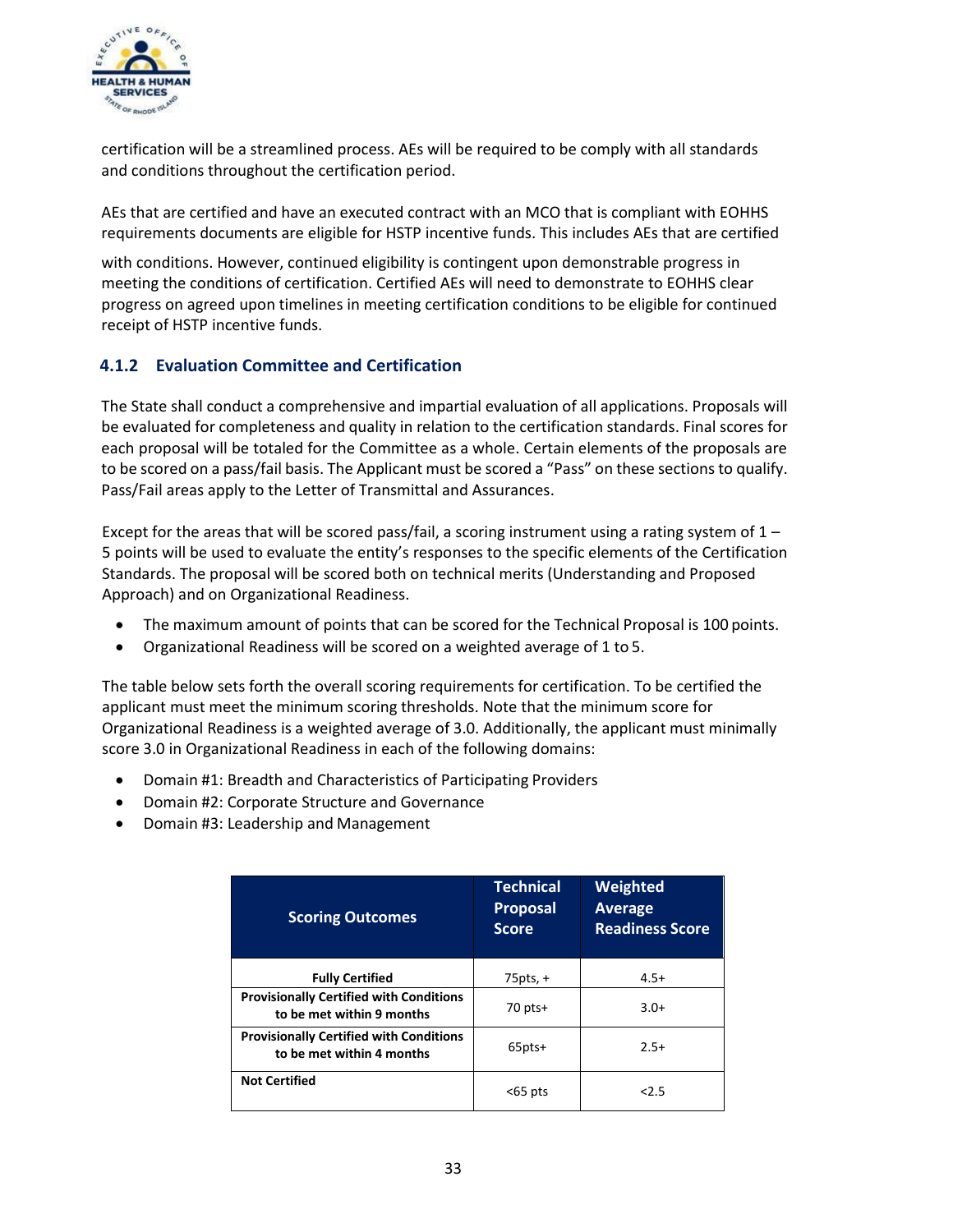

The summary table below provides a summary of the Domains that proposals must address along with the maximum number of points that can be awarded for each section.

| <b>Comprehensive Accountable Entity Application</b><br><b>Scoring Rubric</b> |                                     |                                                                |  |
|------------------------------------------------------------------------------|-------------------------------------|----------------------------------------------------------------|--|
| <b>Technical Proposal Elements</b>                                           | <b>Points Per</b><br><b>Section</b> | <b>Suggested Number of</b><br><b>Written Response</b><br>Pages |  |
| Letter of Transmittal                                                        | Pass/Fail                           | N/A                                                            |  |
| Assurances/Attestations                                                      | Pass/Fail                           | N/A                                                            |  |
| <b>Proposal Summary</b>                                                      | 5                                   | 3                                                              |  |
| Domain 1: Breadth and Characteristics of<br><b>Participating Providers</b>   | 15                                  | 6                                                              |  |
| Domain 2: Corporate Structure and<br>Governance                              | 12                                  | 3                                                              |  |
| Domain 3: Leadership and Management                                          | 12                                  | $\overline{3}$                                                 |  |
| Domain 4: IT Infrastructure                                                  | 12                                  | 6                                                              |  |
| Domain 5: Commitment to Population<br>Health and System Transformation       | 12                                  | 5                                                              |  |
| Domain 6: Integrated Care Management                                         | 12                                  | 5                                                              |  |
| Domain 7: Member Engagement                                                  | 10                                  | $\overline{3}$                                                 |  |
| Domain 8 Quality Management                                                  | 10                                  | 3                                                              |  |
| <b>Overall Score</b>                                                         | 100                                 | 37                                                             |  |

The State reserves the right to disqualify or not consider any proposal that is determined not to achieve the State goals or be in the best interest of the State.

# <span id="page-34-0"></span>**4.1.3 Scoring Guidelines**

The Evaluation Committee will review responses and score them, considering such factors as:

- Responsiveness to requirements.
- Comprehensive understanding of the domain and clarity of proposed approach.
- Demonstration that critical functional requirements are in place, or the pathway for forward movement is clearly delineated.
- Excellence of approach to meet requirements in tangible ways.
- Evidence of forward-thinking approach to performance of work. Degree to which clarifications and/or revisions are needed.
- Applicant has the capability and preparedness to meet the requirements. Demonstrated level of readiness to perform.
- Enough detail is given to provide assurance that requirements can be successfully met. Necessary systems, policies and procedures, reporting capabilities, and staffing are in place and/or a cogent work plan for achieving organizational readiness is provided.

In scoring, the Committee may obtain and consider information from other sources concerning an applicant, such as applicant's capability and performance under other contracts, the qualification of any subcontractor identified in the application, applicant's financial stability, past or pending litigation, and other publicly available information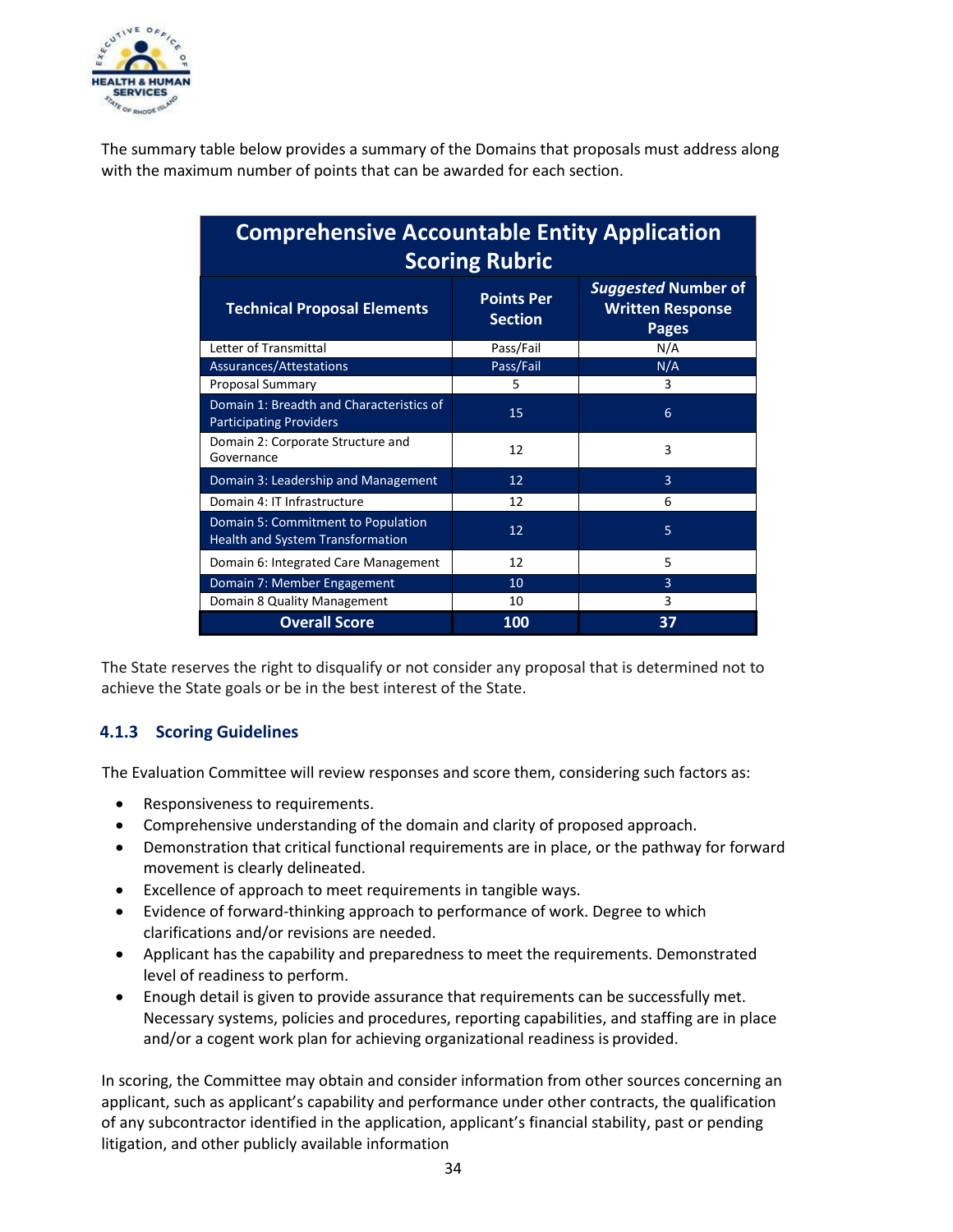

The Evaluation Committee may submit a list of detailed comments, questions, and concerns to one or more applicants after the initial evaluation. The Evaluation Committee will only use written responses for evaluation purposes. Each component will be assessed based on the team's evaluation of the applicant's understanding and the quality and completeness of the proposed approach and the applicant's Organizational Readiness to meet the requirements of the Certification Standards and perform as an effective AE. Specific scoring guidelines are included in the tables below.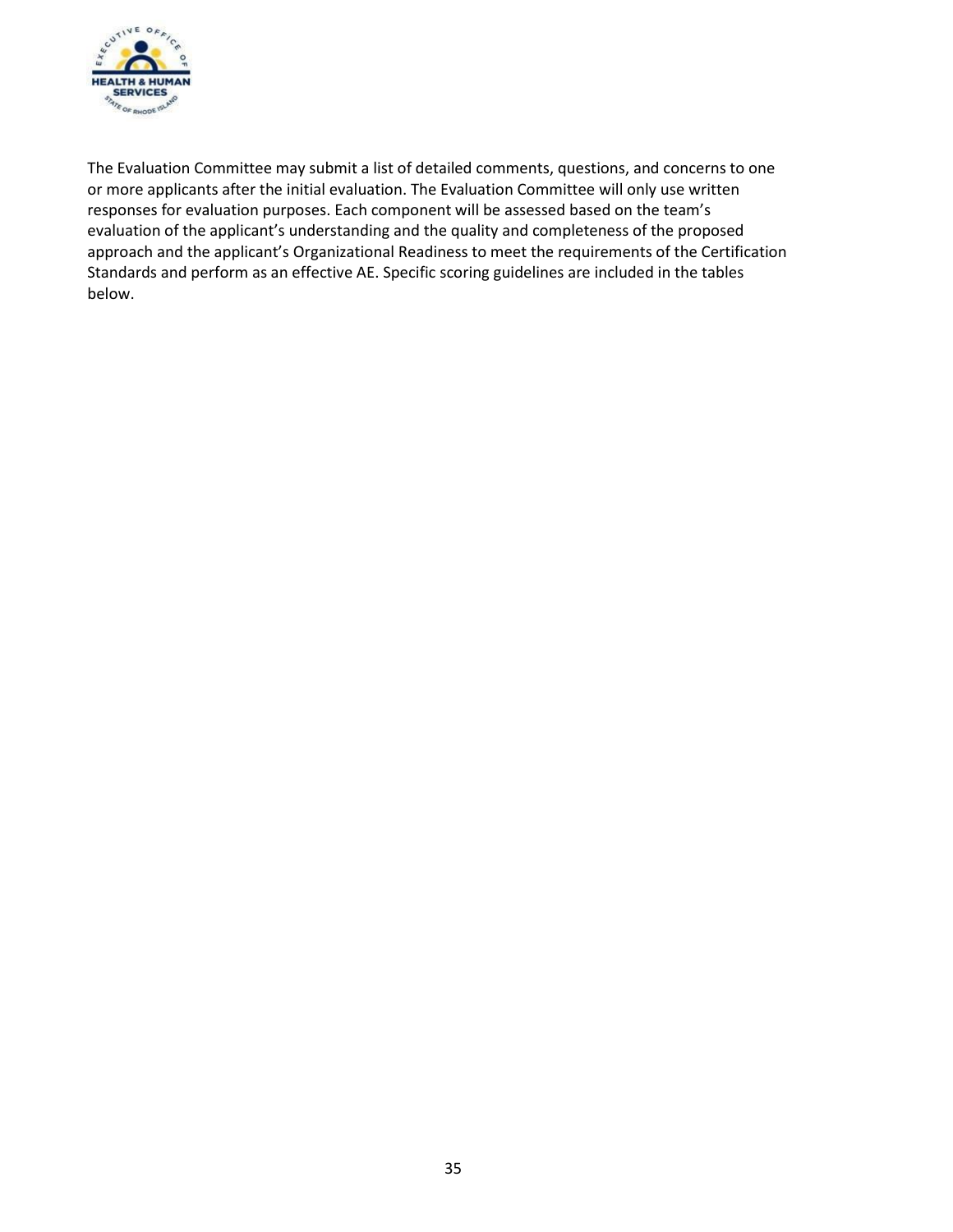

| <b>Technical Proposal – Understanding and Proposed Approach</b> |                         |                                                                                                                                                                                                                                                                                                                                                                                                                                                                                                                                                                                                                                                                    |
|-----------------------------------------------------------------|-------------------------|--------------------------------------------------------------------------------------------------------------------------------------------------------------------------------------------------------------------------------------------------------------------------------------------------------------------------------------------------------------------------------------------------------------------------------------------------------------------------------------------------------------------------------------------------------------------------------------------------------------------------------------------------------------------|
| <b>Excellent</b>                                                | 5                       | • Applicant presents an excellent understanding of the requirements and<br>purpose of the section.<br>• Strong relevant experience and capability is shown.<br>• Proposed approach is thoughtful, insightful, and comprehensive.<br>• Strengths are described and gaps, including non-obvious dependencies, that<br>need to be addressed to strengthen ability to perform at a high level are<br>described.<br>• Commitment to program and system transformation is evident.<br>• Inspires a high level of confidence in applicant's capability in this area.                                                                                                      |
| Good                                                            | 4                       | • Applicant presents a good understanding of the requirements and purpose of<br>the section.<br>• Some relevant experience and capability are shown.<br>• Proposed approach demonstrates good understanding of what is required to<br>be effective.<br>• Strengths are described and but there are only limited descriptions of gaps,<br>including non-obvious dependencies, that need to be addressed to<br>strengthen ability to perform at a high level are described.<br>• Commitment to system transformation is indicated but not fully represented<br>in proposal.<br>• Inspires a good level of confidence in applicant's capability in this area.         |
| Average                                                         | $\overline{\mathbf{3}}$ | • Applicant presents a basic understanding of the requirements and purpose of<br>the section.<br>• Limited relevant experience and capability is shown.<br>• Proposed approach demonstrates basic understanding of what is required to<br>be effective.<br>• Strengths are described and but there are only limited descriptions of gaps,<br>including non-obvious dependencies, that need to be addressed to<br>strengthen ability to perform at a high level are described.<br>• Commitment to system transformation is indicated but not fully represented<br>in proposal.<br>• Inspires a moderate level of confidence in applicant's capability in this area. |
| Fair                                                            | $\overline{2}$          | • Applicant presents a preliminary understanding of the requirements and<br>purpose of the section.<br>• Very little relevant experience and capability is shown.<br>• Proposed approach demonstrates limited understanding of what is required<br>to be effective.<br>• Strengths are minimally described with very limited descriptions<br>of gaps that need to be addressed to strengthen ability to perform<br>at a high level are described.<br>• Commitment to system transformation is not evident.<br>• Does not inspire confidence in applicant's capability in this area.                                                                                |
| Poor -<br><b>Marginal</b>                                       | $\mathbf{1}$            | • Applicant presents a limited understanding of the requirements and purpose<br>of the section.<br>• No relevant experience and capability are shown.<br>• Proposed approach does not understand what is required to be effective.<br>• Very limited description of strengths without descriptions of gaps that need<br>to be addressed to strengthen ability to perform at a high level are<br>described. Commitment to system transformation is not evident.<br>• Does not inspire confidence in applicant's capability in this area.                                                                                                                            |
| Non-<br>responsive                                              | 0                       | • Proposal is non-responsive                                                                                                                                                                                                                                                                                                                                                                                                                                                                                                                                                                                                                                       |